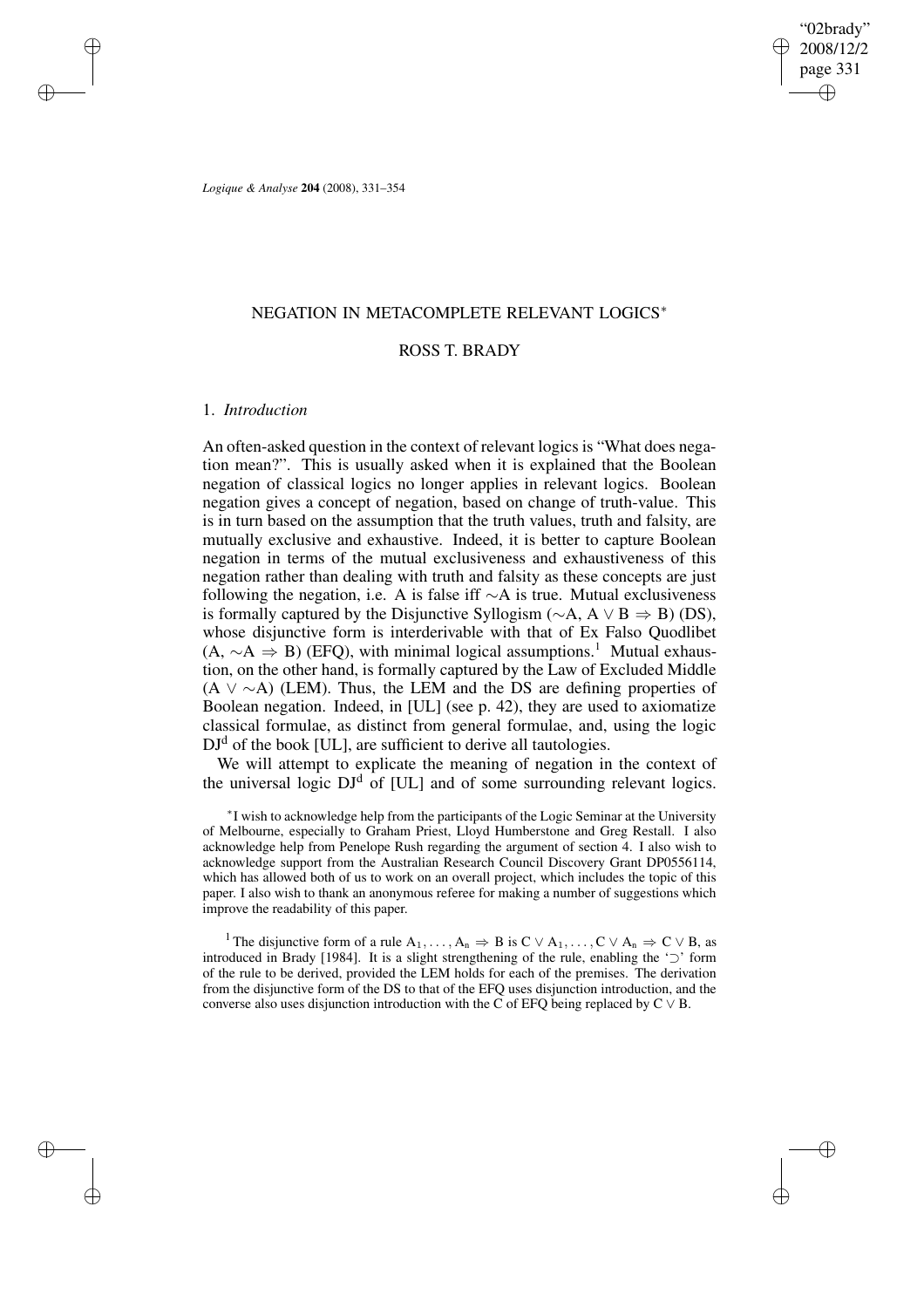"02brady" 2008/12/2 page 332 ✐ ✐

✐

✐

### 332 ROSS T. BRADY

These surrounding logics will all be metacomplete relevant logics, in either of Slaney's M1 or M2 varieties. (See his [1984] and [1987] for details of this. We will introduce these metacomplete logics in section 6.) None of these logics have the LEM as a theorem, as they are metacomplete, and hence satisfy the Priming Property: if  $\vdash A \lor B$  then  $\vdash A$  or  $\vdash B$ . Also, none have the DS as a derived rule, as they are paraconsistent, due to their being contained in the logic RM3, used in Brady and Routley [1989] to prove the nontriviality of Extensional Dialectical Set Theory, which contains explicit inconsistencies. (The point here is that if the DS is a derived rule then so is EFQ, which would make RM3-based Extensional Dialectical Set Theory trivial.)

The reason metacomplete logics are important is that they bear a close relationship with those logics which solve the set-theoretic and semantic paradoxes. Neither the paradox-producing A  $\vee \sim A$  nor A & (A  $\rightarrow$  B)  $\rightarrow$  B can occur in a metacomplete logic, the former producing Russell's Paradox and the latter producing Curry's Paradox. Further, the main M1-metacomplete logics are from B through to TJ (see section 6 for details), for which simple consistency has been proved in my [UL] for naive set theory and higherorder predicate logic. For the M2-metacomplete logics EW and RW, White in [1979] showed that the comprehension axiom of naive set theory is simply consistent. Further, metacomplete logics are entailment-focussed in that theorems of such a logic are simply built from their entailment theorems using  $\sim$ , & and  $\vee$ . It is due to this that the above Priming Property holds. A prime example of a metacomplete logic is the logic  $DJ<sup>d</sup>$  of meaning containment, called MC in later work. This logic, which reflects the set-theoretic containment properties, is developed in [UL] and has a content semantics with these properties (set out in Brady [1996] and also in [UL]).

In the process of explicating the meaning of negation, we will determine a common metavaluational structure for the theorems of each of these logics and show from these structures that "negations essentially come in pairs". Thus, negation is interrelated to itself in a circular kind of way, though this is a useful rather than a vicious circularity. This raises the question of what negation means in a single rather than this double sense. This is then seen to be just classical Boolean negation, which, as has been argued elsewhere (see [UL], [4BLI] and [WWCDA]), holds in a restricted domain. This gives a bifurcated meaning to negation, with the key classical negation properties split up in these two types, one of which is necessary and intensional, whilst the other is contingent and extensional. This, I believe, is one of the reasons why the concept of negation is so difficult to capture.

Our natural language 'not' can thus be of either type, depending on the use to which it is put. The intensional 'not' is more suited to theoretical contexts where the meanings of concepts are primary, and the extensional 'not' is more suited to observation and more generally to perception, where

✐

✐

✐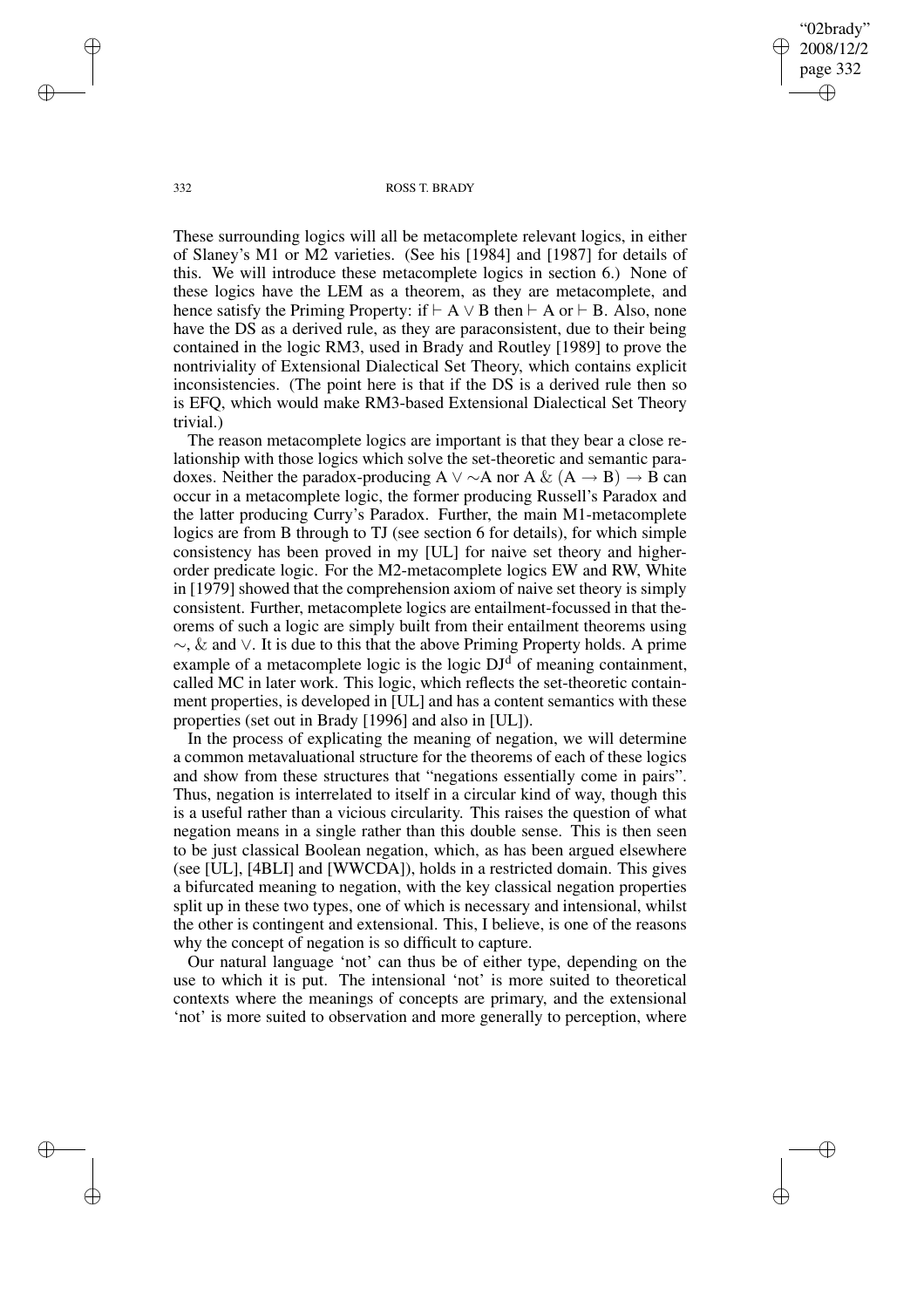it is clear that a negated statement and its corresponding unnegated statement are mutually exclusive and exhaustive.

## 2. *Why Deductive Logics Ought to be Four-Valued*

✐

✐

✐

✐

We start the process at the beginning by examining the derivation of conclusions from the premises of an argument. For such a derivation in either classical or a non-classical logic, it can be seen that not only can a formula A be proved or ∼A be proved, but also both of these can be proved as could neither of them. Whether the logic is classical or not, a logical theory could still be inconsistent, as can be seen with Cantor's naive set theory. Similarly, a logical theory can be ∼-incomplete, even for sentences with no free variables, as can be seen by Godel's First Theorem for Peano Arithmetic.

Indeed, classical logic cannot ensure all of the basic tenets of Boolean negation despite the presence of both the LEM and the DS in its logic. (See my [2007] for this point and also [WWCDA] for some discussion.) So, there is a separation between the formal mechanism used to capture Boolean negation, i.e. the LEM and the DS, from which all tautologies can be derived, and the Boolean negation itself as determined by change of truth-value. And, logical theories are essential to bring out possible ∼- incompleteness, as one must deal with sentences, i.e. formulae without free variables.

As mentioned in [WWCDA], a semantics of a logic ought to reflect the deductive system it is meant to provide a meaning for, and deductive systems are what deductive logic is all about. So, deductive systems, by their very nature should be 4-valued, each value representing a way in which a formula and its negation can be derived, and these four values should be appropriately embedded in such a semantics. A proof-theoretic version of such a semantics can be found in Schroeder-Heister [2006], who expresses the meaning of the logical connectives by their introduction and elimination rules in a natural deduction system. However, we leave the notion of values more open at this stage.

## 3. *De Morgan Negation*

All this said, we still need to determine the general meaning of negation. Such an attempt was made in Brady [1996] and in [UL], where negation was introduced for the purposes of building up a suitable content semantics. There, the negation of p was introduced as what might be called a "big disjunction" of situations alternative to those satisfying p. On the face of it, this definition seems circular in that negation is defined in terms of being alternative, which is negative in itself, but nevertheless, as shown in [1996] and

"02brady" 2008/12/2 page 333

✐

✐

✐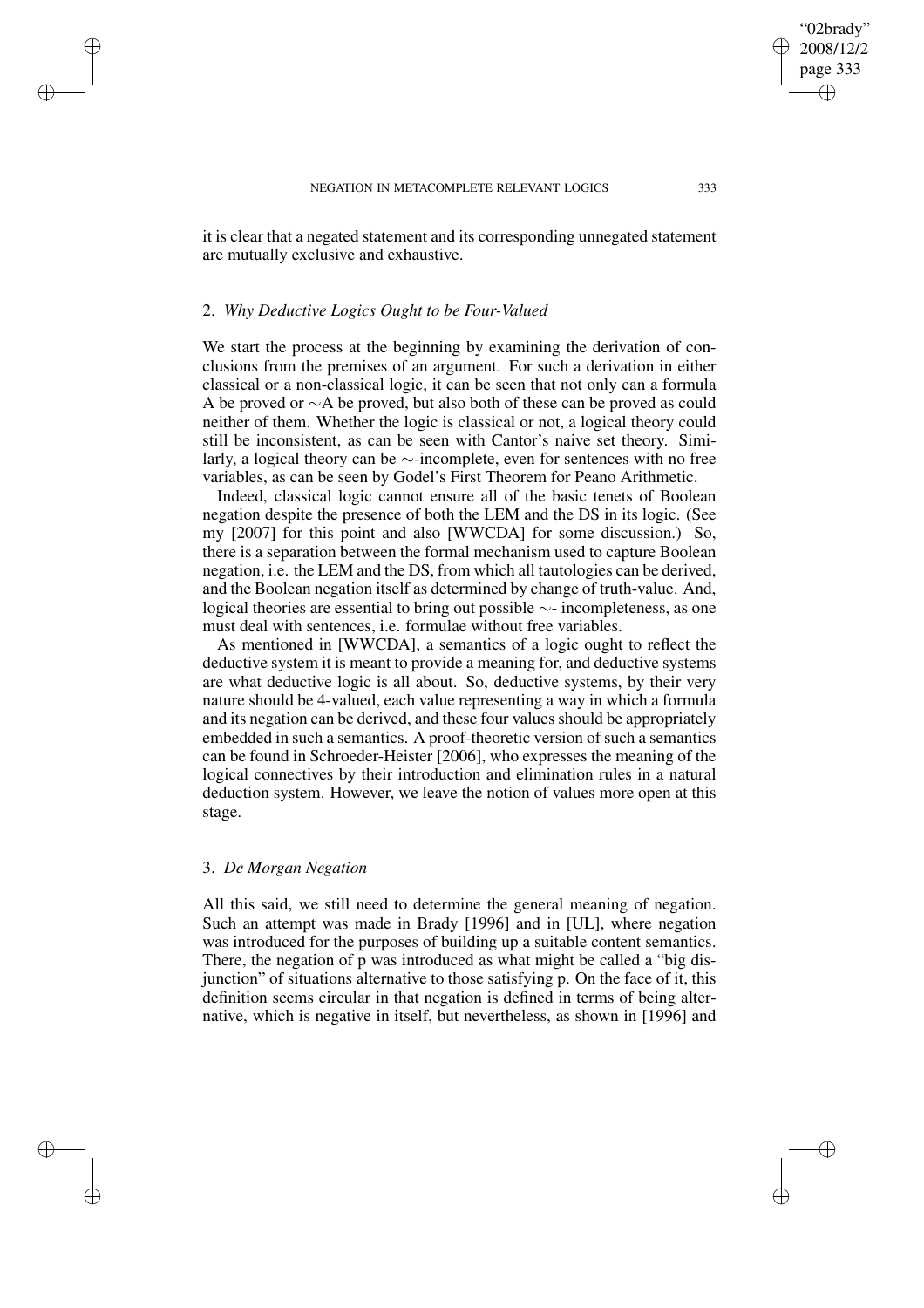"02brady" 2008/12/2 page 334 ✐ ✐

✐

✐

## 334 ROSS T. BRADY

[UL], this produces a De Morgan negation in a content semantics. Such a negation satisfies both double negation laws and all four forms of contraposition. All the De Morgan properties deductively follow from these two principles, using basic lattice properties of conjunction and disjunction. This De Morgan negation applies specifically to the physical world, as well as generally. Indeed, we will use this in the next section to analyse the application of negation to the physical world.

The lattice structure of a De Morgan negation gives a mirror image picture of negation, as pointed out by Routley. This picture enables one to see that what is happening on the positive side of the mirror, as it were, has a reflection on the negative side, the components of which can be derived using negation from the positive side. Vice versa, the negative side relates back to the positive side. The fact that there is a single reflection of a point, which then reflects back to itself, represents the double negation law. Joins, representing disjunctions in the lattice, are reflected to meets, representing conjunction, and vice versa. This then represents the De Morgan Laws. An entailment on one side reflects to an entailment on the other, but the direction is the same: towards the mirror from the positive side and away from the mirror on the negative side; it is not reversed. This represents the Contraposition Laws. Statements can be on the line of the mirror, that is, on the line of symmetry of the lattice. These are what are usually called paradoxical statements and take the form  $p \leftrightarrow \sim p$ , as both the statement and its negation are represented by the same point. Examples of these paradoxes are the Liar sentence 'This very sentence is false', Russell's class is a member of itself, etc. Some of the paradoxes are what are called pseudo-paradoxes, where an assumption is made upon which  $p \leftrightarrow \sim p$  is derived. An example of this is the Barber Paradox (see [UL], Ch. 8). As argued in [WWCDA], the derivation of Cantor's Theorem is also an example. Without the LEM or A  $\rightarrow \sim A \Rightarrow \sim A$  in the logic, the contradiction p &  $\sim$ p may not be realized.<sup>2</sup> This is generally the case for the logics we will be introducing.

## 4. *Negation in the Classical Domain*

Getting back to the classical domain, classical logic was said to apply to the physical world and its abstractions and idealizations, in [UL]. However, as argued in [4BLI] and in [WWCDA], this is too broad, as can be seen from the two examples in the first paragraph of section 2. (Here, naive set theory

✐

✐

✐

<sup>&</sup>lt;sup>2</sup> Regarding the LEM, note that from  $p \leftrightarrow \sim p$ ,  $p \lor \sim p \rightarrow p \& \sim p$  easily follows. Also note, for intuitionist logic,  $p \rightarrow \sim p \rightarrow \sim p$  holds, enabling  $\sim p$  to be derived, which then yields p by applying Modus Ponens to  $\sim p \rightarrow p$ .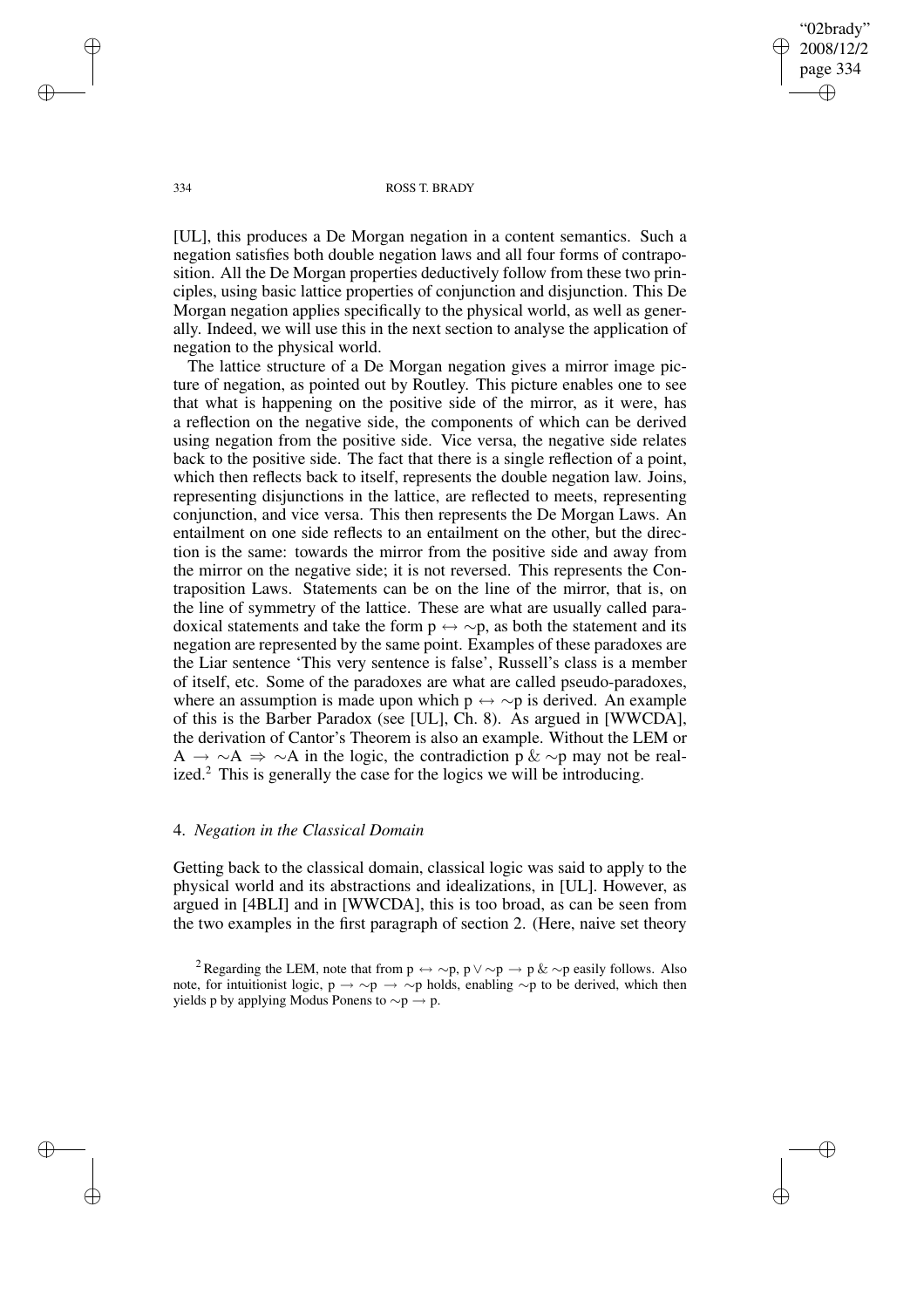✐

✐

✐

✐

and Peano arithmetic would be reasonably considered to be about idealizations.) So, in these two papers, we restricted it further to the large part of the physical world, and also to what can be mapped into it. In [4BLI], we argued that there are ∼-incompletenesses due to Heisenberg's Uncertainty Principle in quantum mechanics and due to our inability to determine events as they are happening now in distant space. (A similar point can be made for much of our statements about the past.) We also argued that the classical domain should also include fictional situations, where a one-one mapping into corresponding real classical situations is possible. Further, in [WWCDA], we extended this to include all the finite numerical statements in Peano Arithmetic, as the natural numbers could not be reasonably truncated at some particular finite point. This leaves the classical domain as being quite fuzzy around the edges, with the full finite being used for arithmetic and similarly for set theory, whilst the physical world is truncated in its outer reaches, both with respect to past and future time and the large and small in space.

Nevertheless, to obtain some measure of definiteness, we could use human possibility as the yardstick for determination of the classical domain, in line with deduction itself with its insistence on recursively enumerable proofs and inductive specification of formulae. Indeed, this would then suggest strengthening the classical domain to include recursive sets, where both the membership and the non-membership can be recursively determined, the latter allowing Boolean negation to apply.

What is it about the physical world that engenders Boolean negation? Boolean negation seems to have as its core the placement of matter in Euclidean space-time, representing the essence of the physical world of immediate perception. We examine two principles of objects in space-time and show how the LEM and the DS are derived from them.

The first principle is that it is not possible for a material object to be in two distinct places at the same time. We first show that this is really an instance of the Law of Non-Contradiction.<sup>3</sup> We formalize this as follows:

$$
p_1 \neq p_2 \rightarrow \sim (Amp_1 t \& Amp_2 t),
$$

where  $p_1$  and  $p_2$  are the two distinct places, m is the material object, t is the time, and A is the 3-place relation of something being at a certain place at a certain time. The modality 'not possible' is incorporated into the entailment, which follows as a matter of necessity, given the assumption of Euclidean space-time.

We contrapose to obtain:  $(Amp_1 t \& Amp_2 t) \rightarrow p_1 = p_2$ . (\*)

<sup>3</sup> The fact that this principle is a form of the Law of Non-Contradiction was suggested to me by Penelope Davies.

"02brady" 2008/12/2 page 335

✐

✐

✐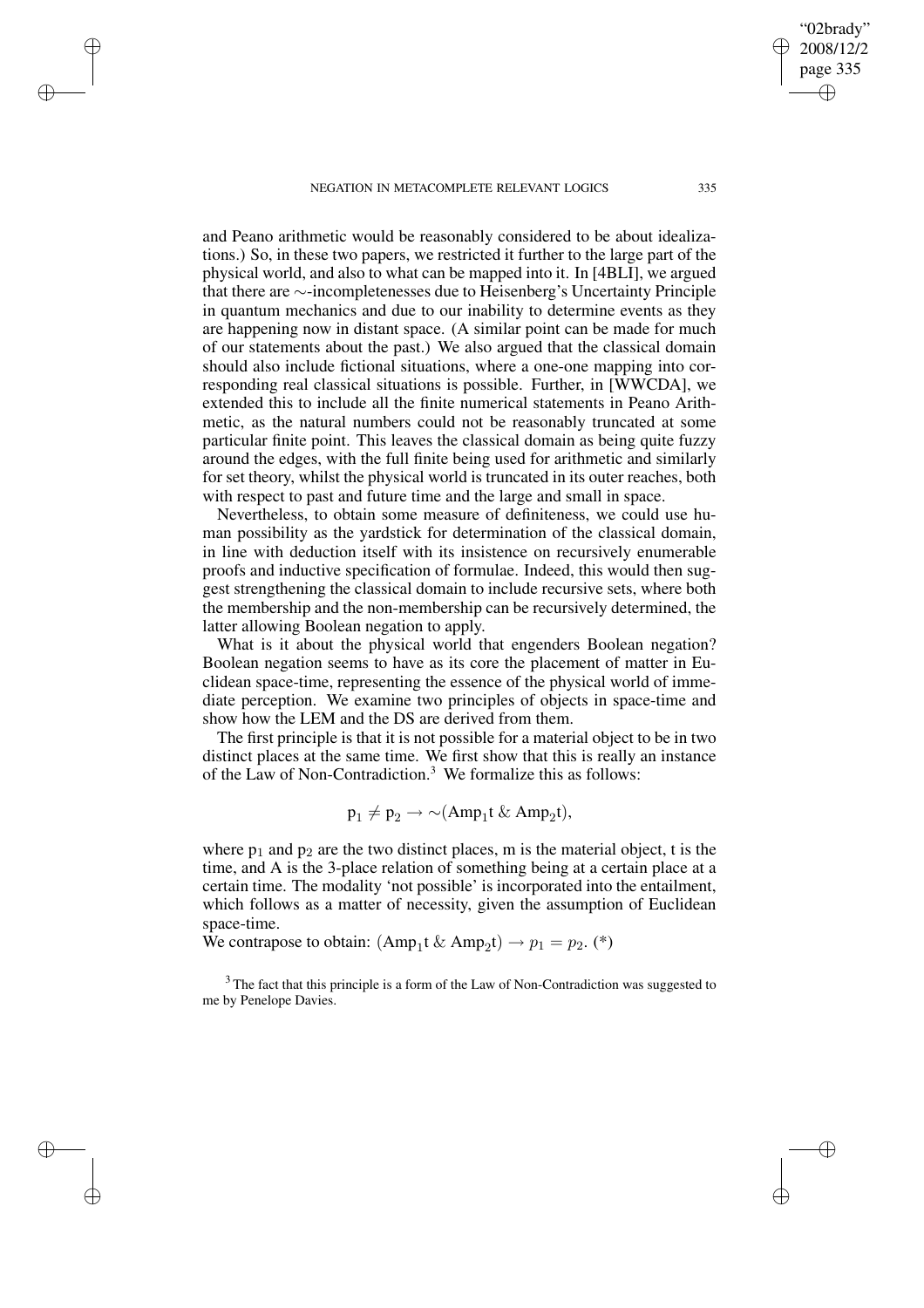✐

## 336 ROSS T. BRADY

To establish the Law of Non-Contradiction, we assume:

$$
Ampt \& \sim Ampt.
$$

By the "big disjunction" meaning of negation:

$$
Ampt \& (Amp_2t \vee Amp_3t \vee ...), with p_i \neq p, for all i \geq 2,
$$

with these Amp<sub>i</sub>t's representing the alternative situations.

Distributing, we get:  $(Amp \& Amp_2t) \vee (Ampt \& Amp_3t) \vee \dots$ By repeated applications of (\*),  $p = p_2 \lor p = p_3 \lor ...$ , each one of which contradicts our distinctness of place assumption. And, the distinctness of place is a more fundamental assumption than the one concerning the placement of matter in space-time, given the assumption of Euclidean space-time. As such, the original contradiction cannot be so and we have the Law of Non-Contradiction, applied to the placement of matter in space-time. If such a Law holds, then the DS in the form:  $\sim$ Ampt, Ampt  $\lor$  B  $\Rightarrow$  B, is justified as Ampt is then consistent.

The second principle is that a material object must be somewhere at a given time. We show that this is really an instance of the Law of Excluded Middle. We formalize it as follows: ∃pAmpt. This can be re-expressed as:

Ampt  $\vee$  Amp<sub>2</sub>t  $\vee$  Amp<sub>3</sub>t  $\vee$  ..., with  $p_i \neq p$ , for all  $i \geq 2$ .

By the "big disjunction" meaning of negation:

$$
Ampt \vee \sim Ampt.
$$

So, we have the LEM.

Thus, these two laws are derived from properties concerning the occupation of Euclidean space-time, but such properties are surely nonlogical properties expressing how matter in space-time happens to be, at least at the level of immediate perception. All that is required is for there to be a certain spatio-temporal otherness and somewhereness that matter can occupy, which provides the core of Boolean negation.<sup>4,5</sup>

<sup>4</sup> There is a parallel universe or multiverse theory of quantum mechanics which allows a particle to be at two distinct places at the same time, but in distinct universes. Also, Heisenberg's Uncertainty Principle can leave a particle without position. However, these are well outside immediate perception.

 $<sup>5</sup>$  It has been suggested to me by Lloyd Humberstone that set partitions would do a similar</sup> job in the set-theoretic context. There, each member is in one partition or other and cannot be

✐

✐

✐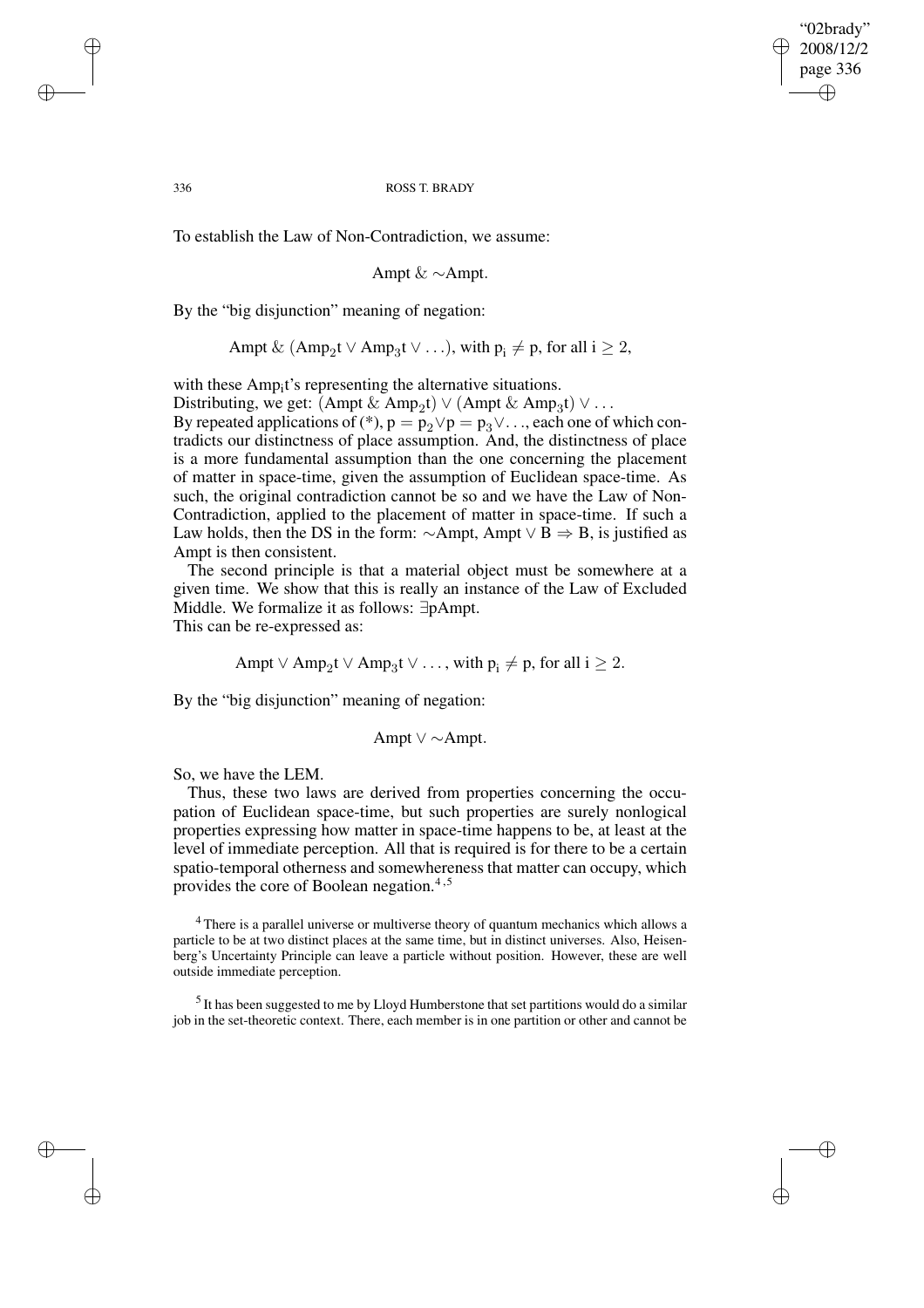✐

✐

✐

✐

However, let us consider the effect of Zeno's paradoxes, since they are set in Euclidean space-time and go beyond immediate perception. As they have similar characteristics, we just consider the familiar Paradox of Achilles and the Tortoise. Also, to avoid vagueness which goes beyond the scope of this paper, we will precisify the Paradox. Referring to Clark [2002], pp. 1–2, let Achilles move at twice the speed of the tortoise, giving the tortoise a halfmile start. By the time Achilles has made up this head start, the tortoise has gone a quarter-mile further. By the time Achilles has made up this quartermile, the tortoise is an eight of a mile ahead, and so on. There are infinitely many such stages; the Paradox then raises the question of whether Achilles ever reaches the tortoise. However, by taking the mathematical limit of this sequence, Achilles should reach the tortoise exactly after one mile, a finite distance. This illustrates a recursive sequence, of the sort that was mentioned at the beginning of this section, and such recursive sequences fall within the classical domain. We do take it that full Peano Arithmetic is not built into the specification of this sequence as this would have to include Godel's Theorem, which we have already discussed as yielding a ∼-incompleteness.

# 5. *The Propagation View of Negation in some Relevant Logics*

There is the rough view that the weak relevant logics, based on De Morgan negation, enable one to derive one negated formula from another, but without producing an initial single negated formula. As stated in section 3, the basic De Morgan properties are double negation and contraposition, from which the De Morgan's Laws are derivable, using the standard lattice properties of conjunction and disjunction. These all involve two negations, either with one (or more) on each side of the main ' $\rightarrow$ ' or with two (or more) negations on one side of the '→' and none on the other. So, it seems that one cannot derive a single negation property from no negation and that negations tend to propagate from one to another. We aim to capture this roughly stated view in some formal way, thereby giving it some substance.

However, in stronger relevant logics such as R, E and T (see their axiomatizations below, in section 6), the additional negation property, A  $\rightarrow \sim A \rightarrow$  $\sim$ A, is added, from which A  $\rightarrow$  B  $\rightarrow \sim$ A  $\vee$  B is easily proved (by substituting A & ∼B for A), and hence also A  $\vee$  ∼A. The latter two properties consist of a single negation property entailed by a non-negation and of a single negation property. The sort of requirement on relevant logics that will separate such logics with A  $\rightarrow \sim A \rightarrow \sim A$  from the weaker ones with just

in two partitions at the one time. Further, as suggested in [4BLI], one-one correspondences can be set up between such set-theoretic elements and matter in space-time, ensuring the maintenance of Boolean negation.

"02brady" 2008/12/2 page 337

✐

✐

✐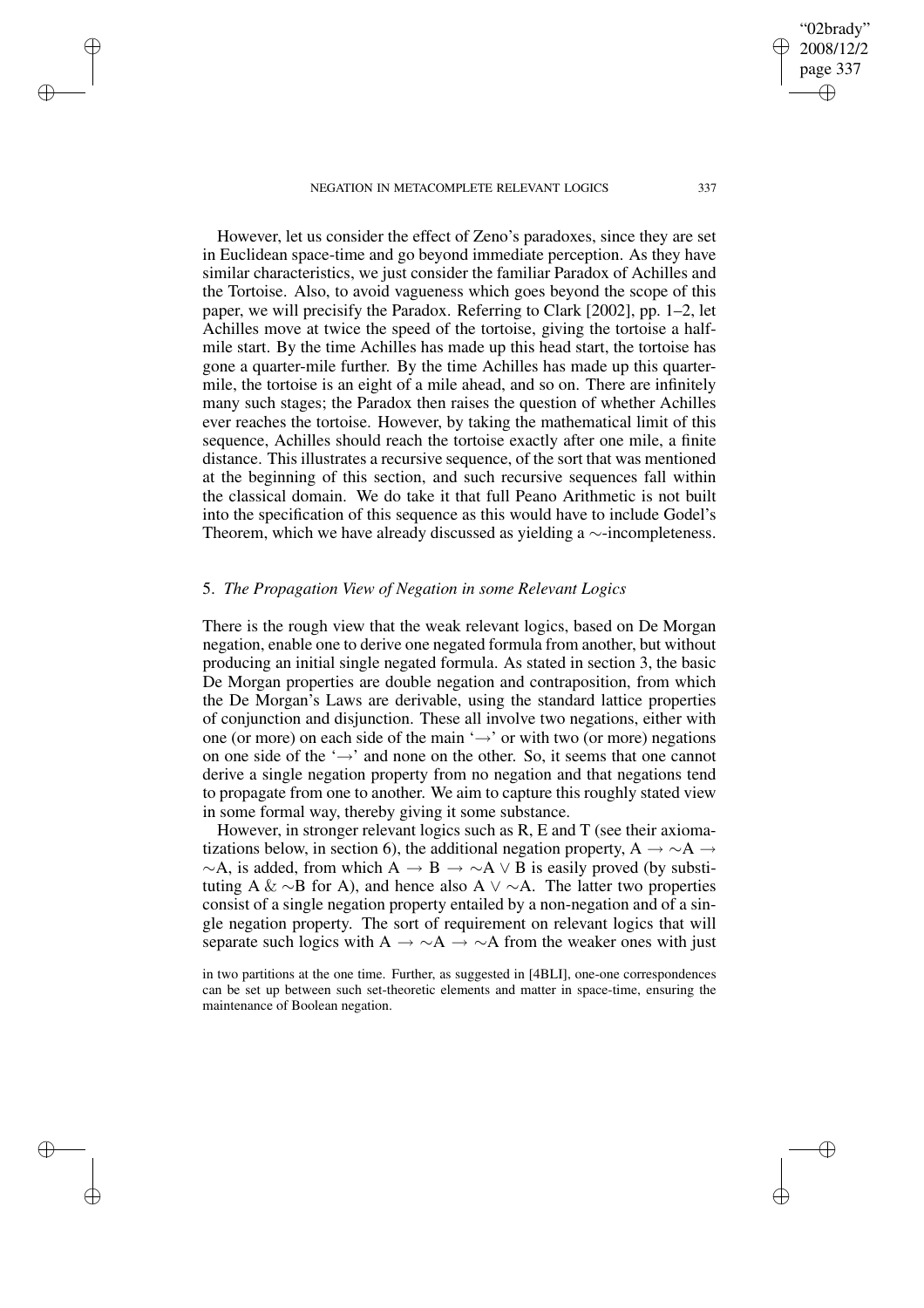"02brady" 2008/12/2 page 338 ✐ ✐

✐

✐

## 338 ROSS T. BRADY

the De Morgan negation properties is that of metacompleteness, which we introduce in the following section.

# 6. *The Key Metacomplete Relevant Logics*

We start by defining the key metacomplete relevant logics, as set out below. For simplicity, we will restrict ourselves to sentential logics. We consider both the M1 and M2 types of metacomplete logics, as distinguished by Slaney in his [1984] and [1987] papers. We also set up a wider range of relevant logics, so we can see how they all relate to each other.

*Primitives.*  $\sim$ , &,  $\vee$ ,  $\rightarrow$  (connectives). p, q, r, . . .(sentential variables). *Axioms.* 1.  $A \rightarrow A$ . 2. A & B  $\rightarrow$  A. 3. A & B  $\rightarrow$  B. 4.  $(A \rightarrow B) \& (A \rightarrow C) \rightarrow .A \rightarrow B \& C$ . 5.  $A \rightarrow A \vee B$ . 6.  $B \rightarrow A \vee B$ . 7.  $(A \rightarrow C) \& (B \rightarrow C) \rightarrow .A \vee B \rightarrow C$ . 8. A &  $(B \vee C) \rightarrow (A \& B) \vee (A \& C)$ . 9.  $\sim \sim A \rightarrow A$ . 10.  $A \rightarrow \sim B \rightarrow B \rightarrow \sim A$ . 11.  $(A \rightarrow B) \& (B \rightarrow C) \rightarrow .A \rightarrow C$ . 12.  $A \rightarrow B \rightarrow .B \rightarrow C \rightarrow .A \rightarrow C$ . 13.  $A \rightarrow B \rightarrow .C \rightarrow A \rightarrow .C \rightarrow B$ . 14.  $A \rightarrow A \rightarrow B \rightarrow B$ . 15.  $(A \rightarrow A \rightarrow B) \rightarrow A \rightarrow B$ . 16.  $A \rightarrow \sim A \rightarrow \sim A$ . *Rules.* 1. A,  $A \rightarrow B \Rightarrow B$ . 2. A,  $B \Rightarrow A \& B$ . 3.  $A \rightarrow B$ ,  $C \rightarrow D \Rightarrow B \rightarrow C \rightarrow A \rightarrow D$ . 4.  $A \rightarrow \sim B \Rightarrow B \rightarrow \sim A$ . 5.  $A \Rightarrow A \rightarrow B \rightarrow B$ . 6. A  $\Rightarrow \sim(A \rightarrow \sim A)$ . *Meta-Rule.* 1. If  $A \Rightarrow B$  then  $C \lor A \Rightarrow C \lor B$ . *Logics.*  $B = A1-9, R1-4.$ 

✐

✐

✐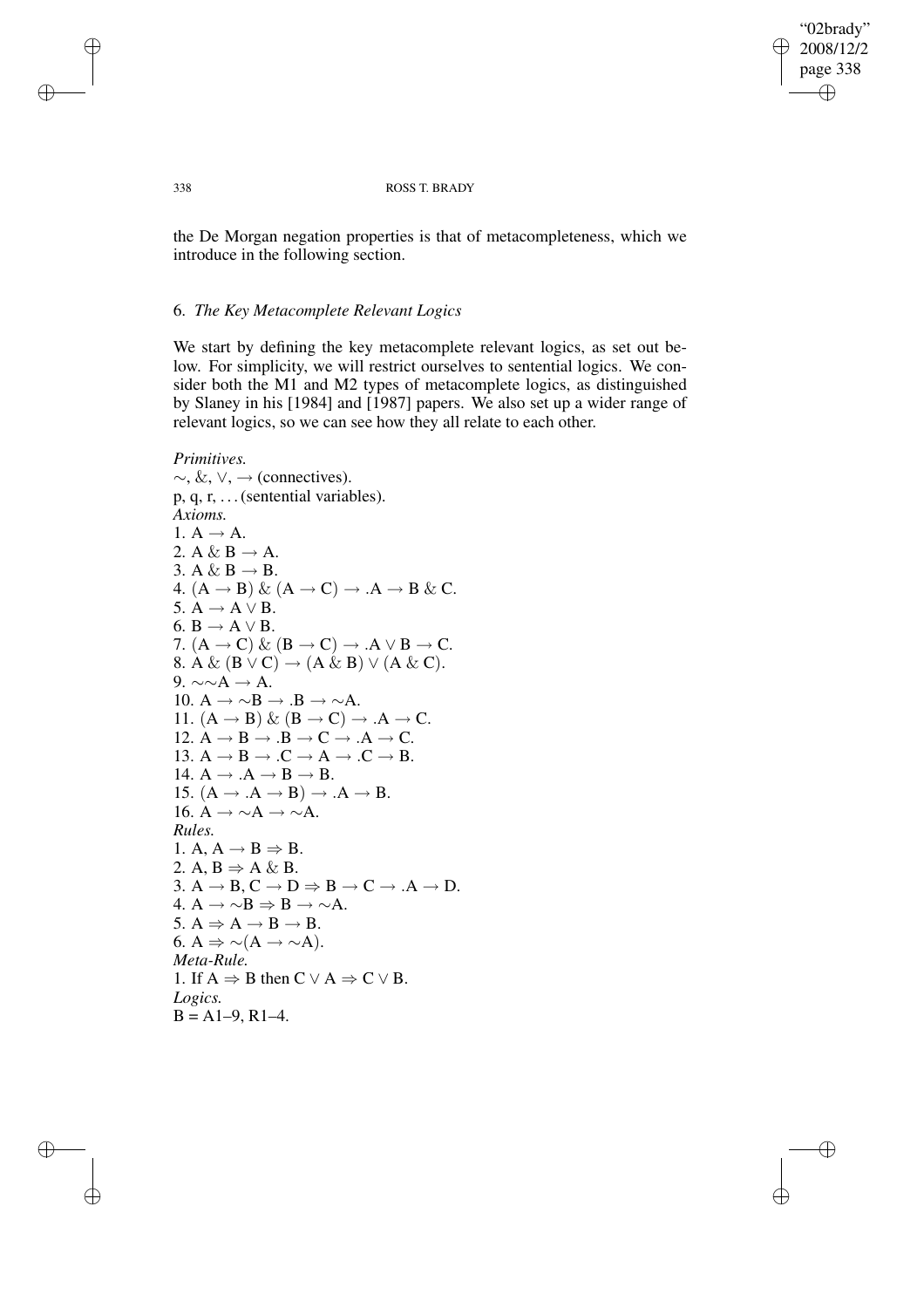$DW = A1-10$ , R1-3. [R4 is derivable.]  $DJ = A1-11, R1-3.$ TW =  $A1-10, 12-13, R1-2$ . [R3 is derivable.]

 $TI = A1-13$ ,  $R1-2$ .

✐

✐

✐

✐

 $EW = A1-10, 12-13, R1-2, 5.$ 

 $RW = A1-10, 12-14, R1-2.$  [R5 is derivable.]

 $T = A1-10, 12-13, 15-16, R1-2.$ 

 $E = A1 - 10, 12 - 13, 15 - 16, R1 - 2, 5.$ 

 $R = A1-10,12,14-15, R1-2.$  [A13, A16 and R5 are derivable.]

The logics  $X^d$  are obtained by adding MR1 to a logic X. DJ<sup>d</sup> is the logic developed in Brady [UL].

The logics B, DW, DJ, TW and TJ, together with their 'd' extensions are all M1-metacomplete. The logics EW and RW, which, together with their  $4$ <sup>3</sup> extensions, are M2-metacomplete. Due to these metacompleteness results, each of the '<sup>d</sup>' extensions do not add any further theorems to the logics, and thus are only added to enhance the strength of the logical rules. Further, any of B, DW and TW, with the addition of R6, is M2-metacomplete.

To introduce the properties of M1- and M2-metacomplete logics, we start with Slaney [1984], p. 162, where two parallel metavaluations M and  $M^*$ are introduced, as follows, with modified notation:

(I)  $M(p) = F$ , for all sentential variables p;

 $M^*(p) = T$ , for all sentential variables p.

(II)  $M(A \& B) = T$  iff  $M(A) = T$  and  $M(B) = T$ ;

 $M^*(A \& B) = T$  iff  $M^*(A) = T$  and  $M^*(B) = T$ . (III)  $M(A \vee B) = T$  iff  $M(A) = T$  or  $M(B) = T$ ;

 $M^*(A \vee B) = T$  iff  $M^*(A) = T$  or  $M^*(B) = T$ .

(IV)  $M(\sim A) = T$  iff  $\vdash \sim A$  and  $M^*(A) = F$ ;

 $M^*(-A) = T$  iff  $M(A) = F$ .

(V)  $M(A \rightarrow B) = T$  iff  $\vdash A \rightarrow B$  and (if  $M(A) = T$  then  $M(B) = T$ ) and  $(if M^*(A) = T then M^*(B) = T);$ 

 $M^*(A \rightarrow B) = T$  (for M1-logics) *or*  $M^*(A \rightarrow B) = T$  iff, if  $M(A) = T$ then  $M^*(B) = T$  (for M2-logics). (This is the only difference between M1- and M2-logics.)

Slaney goes on in [1984] to prove the following: *Lemma*  $1: \vdash A$  iff  $M(A) = T$ . *Lemma*  $2: \vdash \sim A$  iff  $M^*(A) = F$ .

Using Lemma 2, we simplify (IV) to:

 $M(\sim A) = T$  iff  $M^*(A) = F$ ;  $M^*(-A) = T$  iff  $M(A) = F$ .

Using these lemmas, the following key properties follow from the above

"02brady" 2008/12/2 page 339

✐

✐

✐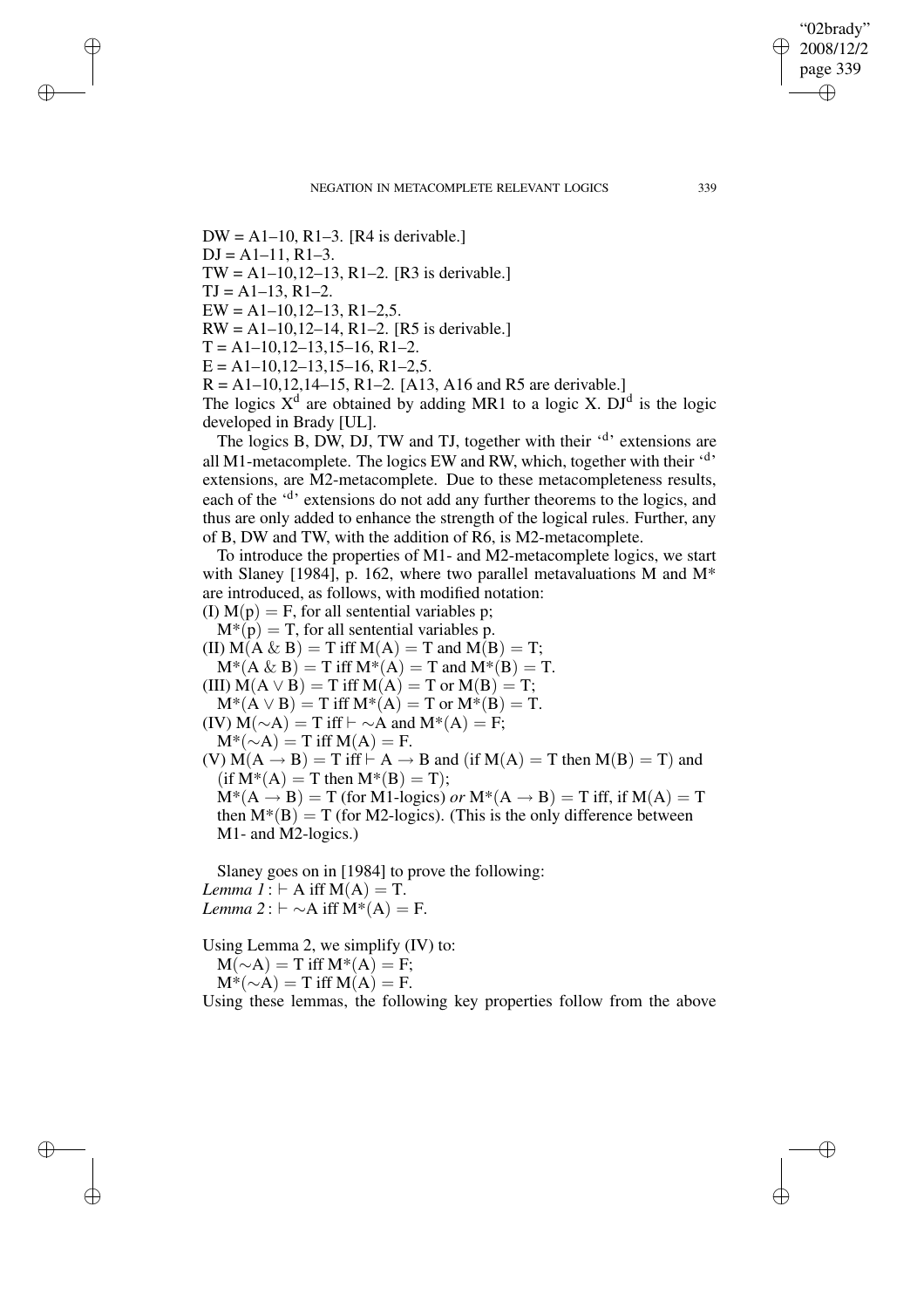"02brady" 2008/12/2 page 340 ✐ ✐

✐

✐

340 ROSS T. BRADY

metavaluation conditions: *Property*  $I : \vdash A \lor B$  if  $\vdash A$  or  $\vdash B$ . (Priming Property) *Property* 2: Not- $\vdash \sim(A \rightarrow B)$  (for M1-logics), or  $\vdash \sim(A \rightarrow B)$  iff  $\vdash A$  and  $\vdash \sim B$  (for M2-logics) (Negated Entailment Property)

# 7. *The Structure of Negation in the Theorems of Metacomplete Relevant Logics*

Our aim is to provide some subformula structure for the theorems of metacomplete relevant logics of either type, in order to support the view that negations essentially come in pairs. We will then contrast this with those non-theorems of these logics which have so-called single negations. We also aim to extend this to rules in order to support the propagation view of negation for these logics.

We could start by examining simple formation trees of the theorems of these logics, which would include all the subformulae in the composition of the theorem. However, these would include subformulae that may not play a key role in the proof of the theorem. For example, B does not play a key role in the proof of A & B  $\rightarrow$  A or A  $\rightarrow$  A  $\vee$  B. Whatever negations occur in B in such cases, they do not matter. It is the negations occurring in the A's that matter and these will nicely balance each other off. So, we need to look into subformula trees that focus on negations that play a role in proof.

Trees are currently used in logic for various purposes. The most commonly used ones are semantically based, with the tree rules following the truth conditions of the connectives in the semantics. However, we wish to consider trees based on proof considerations and we can do this, making use of the above metavaluations for the M1- and M2-logics that we introduced. The fact that metavaluations represent theoremhood can be seen from Lemmas 1 and 2 above. We can make use of the M\* valuations to demarcate the single uses of negation and, since M functions as the M\*\* valuation, any doubling up of negation returns us back to the M valuation. That is, single negation occurs when M is changed to  $M^*$  or when  $M^*$  is changed to M. Doubling up of negation occurs when M becomes  $M^*$ , which then reverts to M or when M\* becomes M, which then reverts to M\*. In this latter case, since formulae are evaluated at M initially, there would still be a single negation present in the M\*. As we shall see, these metavaluations will separate the De Morgan negation properties, which will contain only negations which double up, from the core Boolean properties, the LEM (A ∨∼A) and the DS  $(\sim A, A \vee B \Rightarrow B)$ , whose dislayed negations are single negations.

However, the initial problem in using metavaluations for this purpose is the occurrence of  $\vdash A \rightarrow B'$  in the M valuation for A  $\rightarrow B$ . All the rest

✐

✐

✐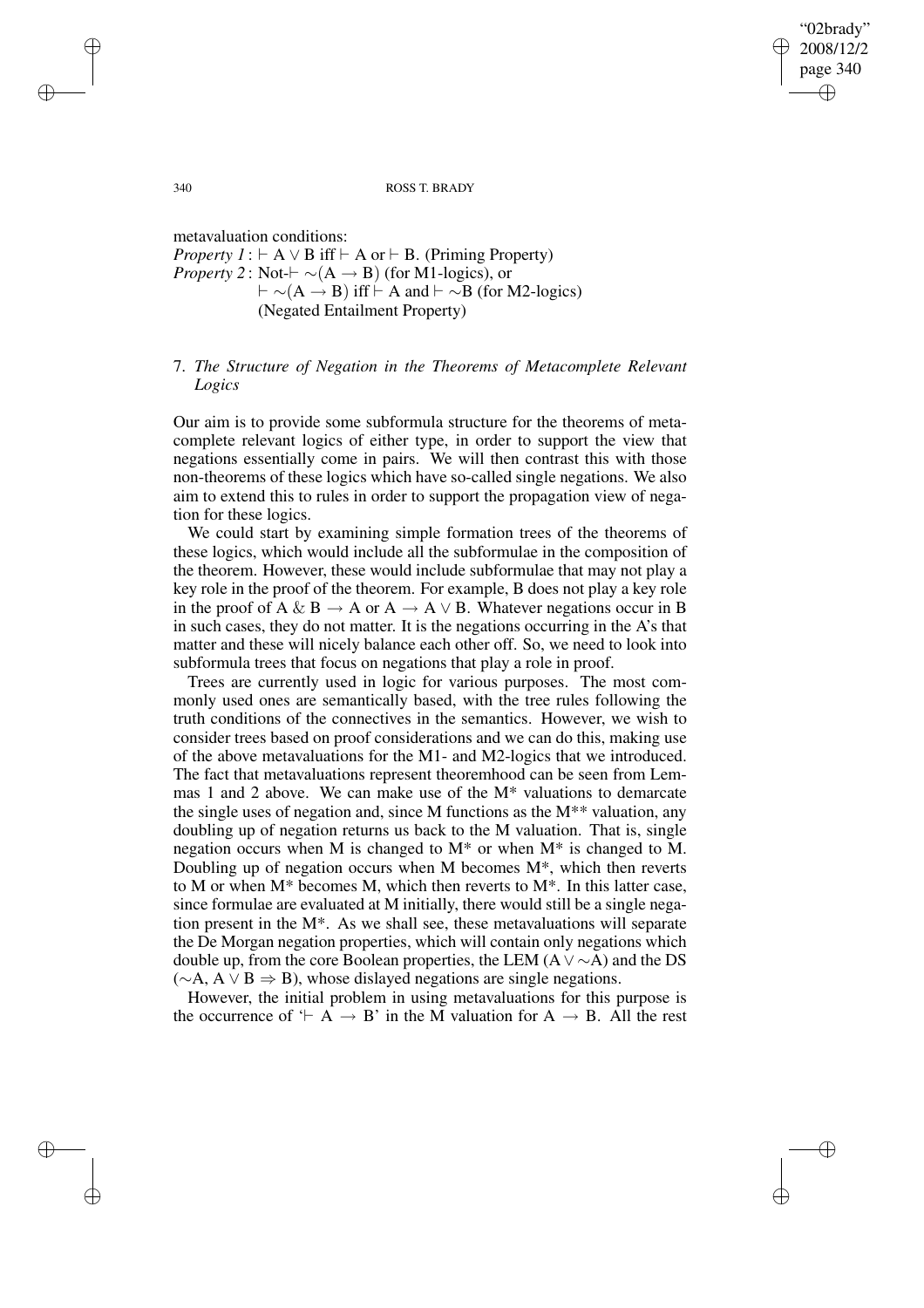✐

✐

✐

✐

of the metavaluational conditions are clear-cut in that they either reduce to metavaluations of subformulae or terminate, as they do for  $M^*(A \rightarrow B)$  (for M1- logics),  $M(p)$  and  $M^*(p)$ . So, let us see what the clause  $\vdash A \rightarrow B'$ does in showing the metavaluational truth of theorems of the logics, as in the proof of the  $L \rightarrow R$  direction for Lemma 1. We refer to Slaney's proof of his corresponding Lemma 3 on pp. 162–165 of his [1984]. In his proof of  $A \rightarrow B \rightarrow B \rightarrow C \rightarrow A \rightarrow C$ , the rule forms,  $A \rightarrow B \Rightarrow B \rightarrow C \rightarrow A \rightarrow$ C and A  $\rightarrow$  B, B  $\rightarrow$  C  $\Rightarrow$  A  $\rightarrow$  C are also used. What we see here, and for the other axioms and rules, is that the inclusion of the clause  $\vdash A \rightarrow B'$ helps to ensure that  $M(A \rightarrow B) = T$  holds for theorems of form  $A \rightarrow B$ . Its corresponding rule-form A  $\Rightarrow$  B can also be used to show that if  $M(A) = T$ then  $M(B) = T$ , if both A and B are of  $\rightarrow$ -form or if B is of  $\rightarrow$ -form. Similarly, further rule-forms do a similar job, as in the above proof. If we are dealing with theorems in the first place then, given Modus Ponens for  $\rightarrow$ , this is already known. The use of  $\vdash A \rightarrow B$  in showing  $M(A \rightarrow B) = T$  can be separated off from the use of the M and M\*-conditions. So, what we will do is simply delete this clause from the metavaluation M for  $\rightarrow$ . This will still leave the key metavaluational structure of the proof of the truth of the metavaluation M. This will suffice for our purposes, as it will still highlight the difference between single and double usage of negation in the theorems in which we are interested. Double negation is catered for by putting  $M^{**}$  $=$  M and contraposition is catered for by the clause 'if  $M^*(A) = T$  then  $M^*(B) = T'$ , reading as 'if  $\vdash \sim B$  then  $\vdash \sim A'$  (using Lemma 2), in the evaluation of  $M(A \rightarrow B) = T$ . For the special case of M2-logics, Property 2 is catered for by the clause 'if  $M(A) = T$  then  $M^*(B) = T$ ' in the evaluation of  $M^*(A \rightarrow B) = T$ .

What we wish to do is to set up some easier way of representing the metavaluational structures, instead of setting out the full inductive procedures for each formula or rule under test. The ideal medium for this is a tree structure, whose branches will close when negations double up and remain open when the negations are single. We will see this in the examples to follow. So, what we will do is set up tree structures based on the M and M\* metavaluations, for each of the theorems of a metacomplete logic L. We will call these *M-trees*. These trees will work in much the same way as trees for classical logic, except that we distinguish M and M\* valuations, essentially making the logic 4-valued. We place the symbol T,  $T^*$ , F or  $F^*$  in front of each subformula A under consideration, according to whether  $M(A) = T$ ,  $M^*(A) = T$ ,  $M(A) = F$  or  $M^*(A) = F$ , respectively.

Much as for classical logic, we use a reductio argument and assume that a formula A under consideration takes the M valuation to F, with the aim of showing that each branch *closes* by having a T and F or a T\* and F\* of the same formula within each branch. In this case, we will say that the M-tree *closes*. Since we are basically analysing theorems of a metacomplete logic

✐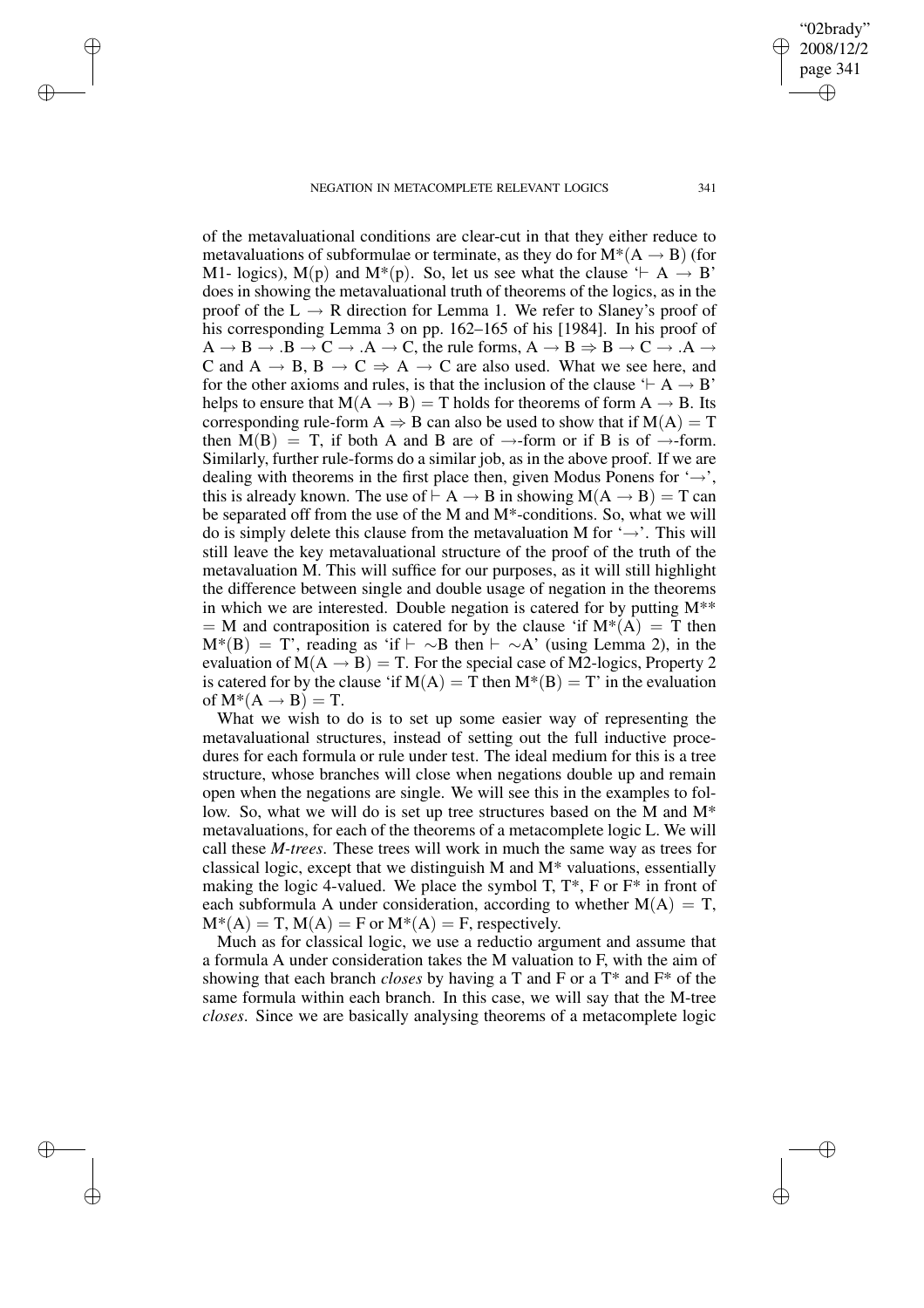"02brady" 2008/12/2 page 342  $\oplus$ ✐

✐

## 342 ROSS T. BRADY

L, this should be the case. Further, when a negation occurs in a branch a T\* or F\* will be introduced, which will ultimately have to be matched up with a  $F^*$  or  $T^*$ , respectively, to close the branch, or alternatively move to a T\*\* or F\*\*, which are T and F, respectively. Each of these subsequent steps will involve introducing a second negation. And, we will also analyse some non-theorems of these logics to show some examples of single negations.

We set up the following connective rules for M-trees following the inductive specifications for M and M\* metavaluations, with the given difference between M1- and M2-logics.



(Often, for TA  $\rightarrow$  B, only one of the unstarred or starred branches will be used, as is appropriate to show closure.)

| <i>For M1-logics</i> : |                       |
|------------------------|-----------------------|
| $T^*A \rightarrow R$   | $F^*A \rightarrow B$  |
| Redundant, since true. |                       |
|                        | Closure, since false. |

✐

✐

✐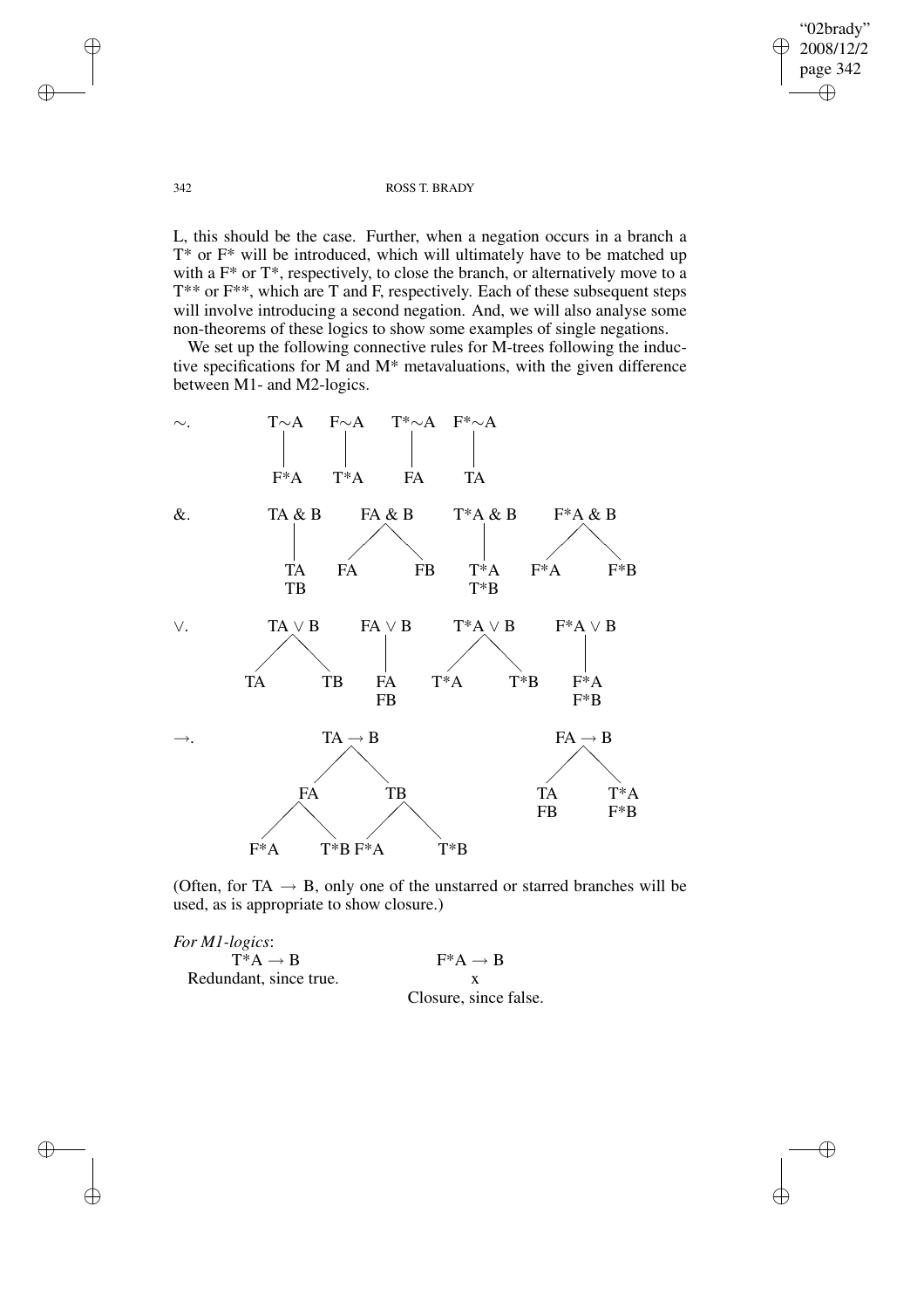✐

*For M2-logics*:

✐

✐

✐

✐



For the sake of the rules and meta-rule of the logics, we add the following tree rule, which enables a 'T' to be placed in front of the premises of each of the logical rules:



## *Theorem 1.*

The M-trees of the theorems of the M1-logic TJ (and hence all weaker logics) are all closed.

*Proof.* As in Lemma 3 of Slaney [1984], modified as for his Theorem 3, if A is a theorem of any of these M1-logics then  $M(A) = T$ . As stated above, we can drop the clause ' $\vdash A \rightarrow B$ ' from the metavaluation  $M(A \rightarrow B) = T$ and the M and M\* part of the soundness arguments still persist. We can show this by examining each of the axioms, rules and the meta-rule of the above logics. By classical meta-logical considerations, the M-trees are set up in such a way that they will close for all these theorems. Note that the metavaluations  $T$  and  $F$  are classically related for both M and  $M^*$ . We give some examples of M-trees in section (viii) below that will verify some of the axioms and rules of these logics.

## *Theorem 2.*

The M-trees of the theorems of the M2-logic RW (and hence all weaker logics) are all closed.

*Proof.* The proof follows as for Theorem 1, except that it concerns the logic RW and uses just Lemma 3 of Slaney [1984].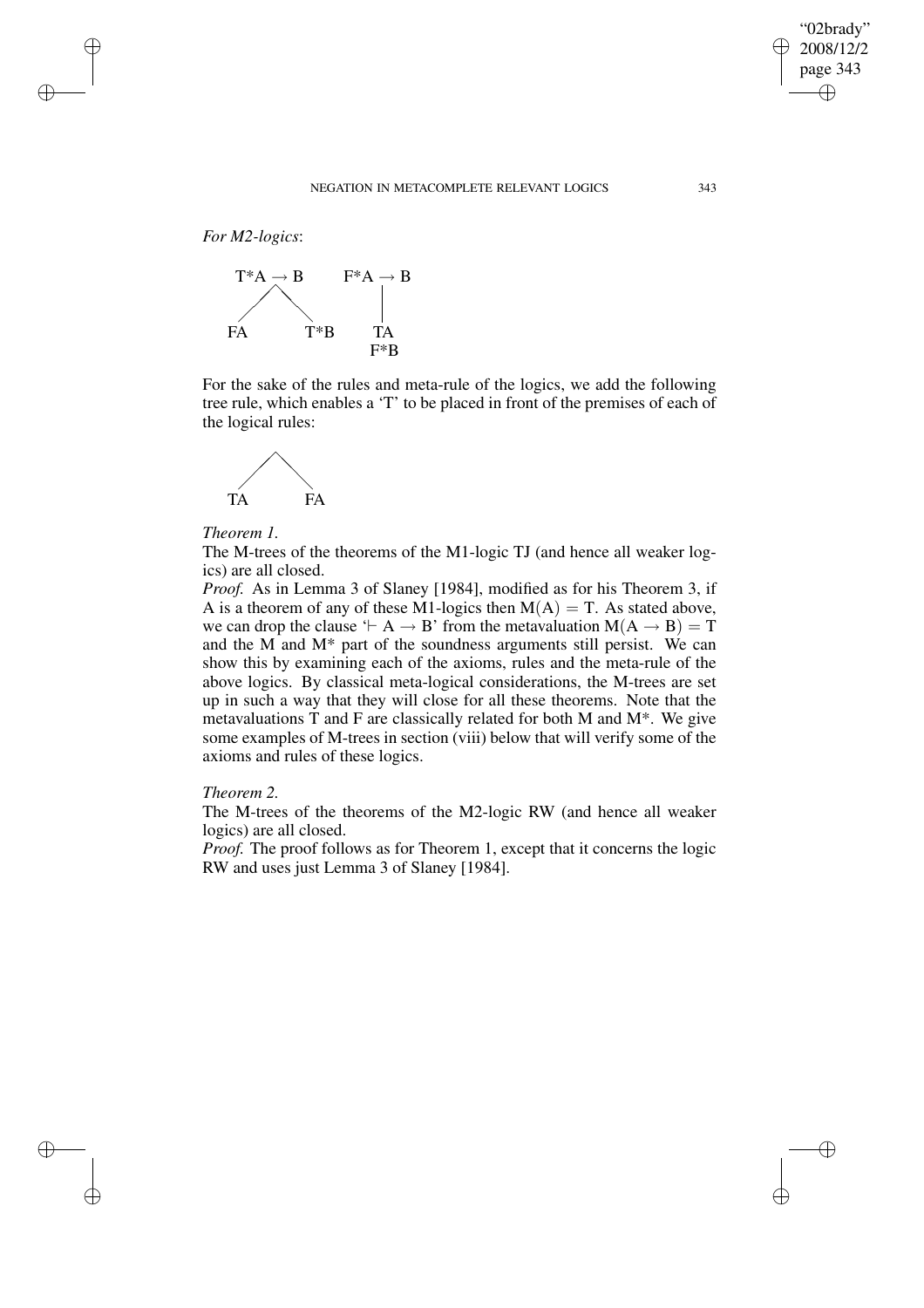$\overline{\bigoplus}$ 

 $\bigoplus$ 

## 344 ROSS T. BRADY

# 8. *Some examples of M-trees*

*A14.* (This axiom can only occur in an M2-logic.)



*A11.* (This axiom can only occur in an M1-logic.)



 $\oplus$ 

 $\bigoplus$ 

 $\oplus$ 

 $\bigoplus$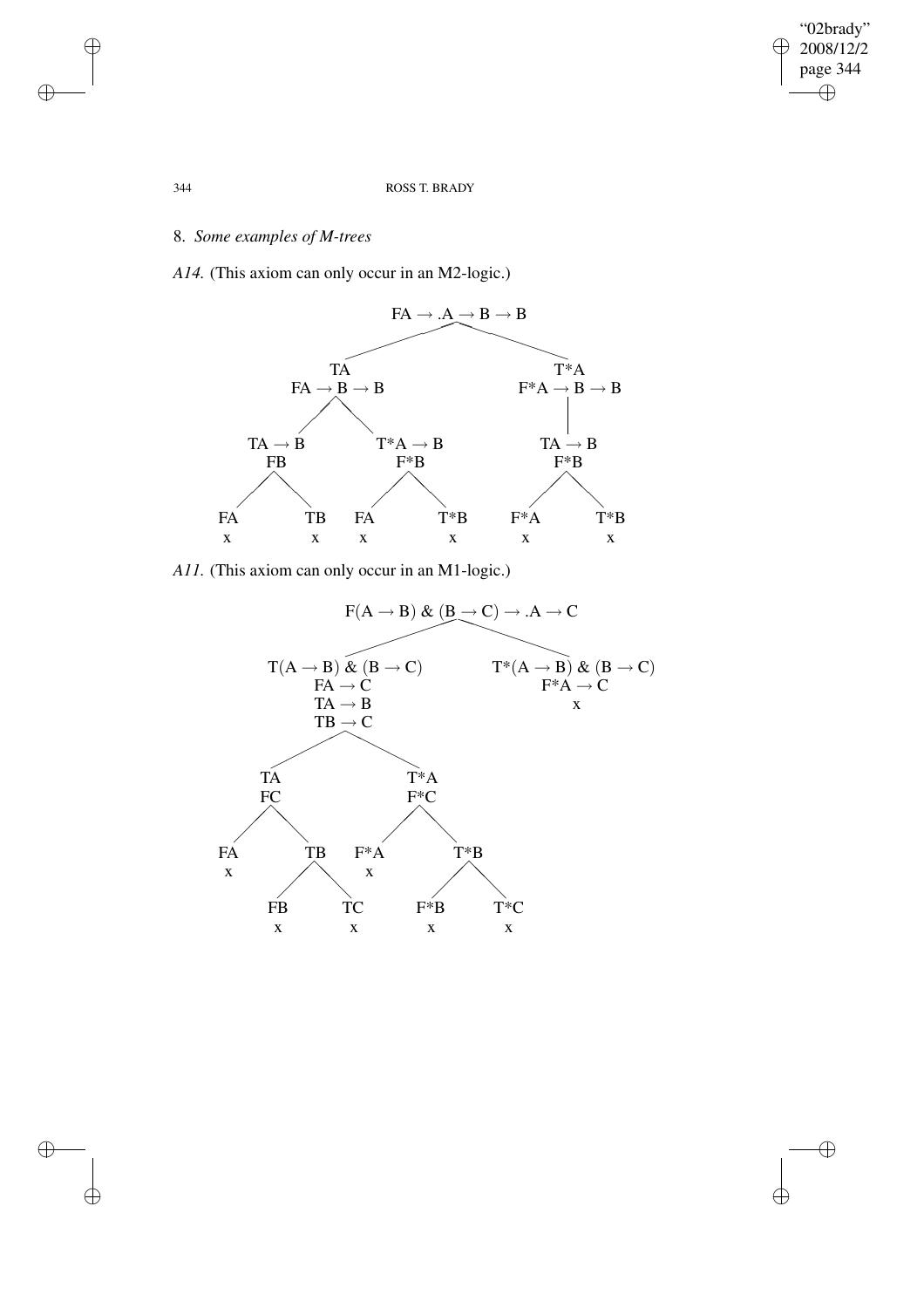*R6.* (This rule can only occur in an M2-logic.)

✐

 $\bigoplus$ 

 $\oplus$ 

✐



[Applying the additional rule to TA, we would assume FA to be closed.]

*A10.* (Another example of negation. For the sake of this example, we will assume an M2-logic, though M1 is also possible.)



*A9.* (In either an M1- or M2-logic.)



"02brady"  $\geq 2008/12/2$ page 345

 $\bigoplus$ 

 $\bigoplus$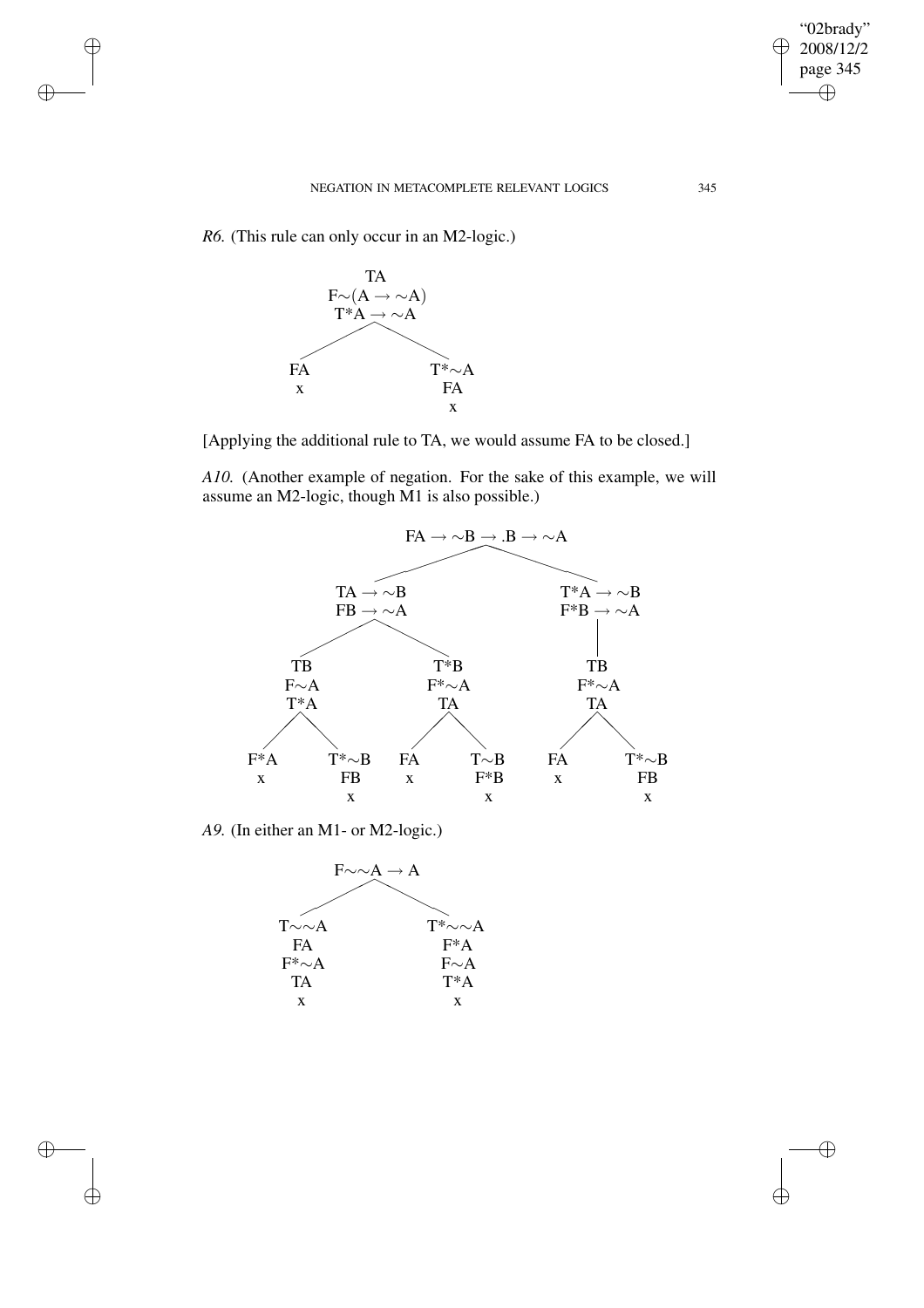✐

## 346 ROSS T. BRADY

 $\sim(A \vee B) \rightarrow \sim A \& \sim B$ . (Again, in either an M1- or M2-logic.)



We will now examine some examples of non-theorems, to show up single negations in non-closing M-trees. In each case, we will determine whether a ∼-consistency or ∼-completeness assumption is needed to close the nonclosing branches. A way of representing the ∼-consistency for the formula A in an M-tree is: TA  $\Rightarrow$  T\*A. Similarly, a way of representing the  $\sim$ completeness for the formula A in an M-tree is:  $T^*A \Rightarrow TA$ . We will use these inferences to plug gaps in order to close a branch of an M-tree. We start with examples involving ∼-completeness and then move onto those involving ∼-consistency, though some involve both. This process enables us to show up Boolean influences in a variety of other formulae and rules.

A &  $(A \rightarrow B) \rightarrow B$ . (for an M2-logic)



Here,  $T^*A \Rightarrow TA$  would close the third branch. For an M1-logic,  $T^*A \rightarrow B \Rightarrow TA \rightarrow B$  would enable the two right-hand branches to close.

✐

✐

✐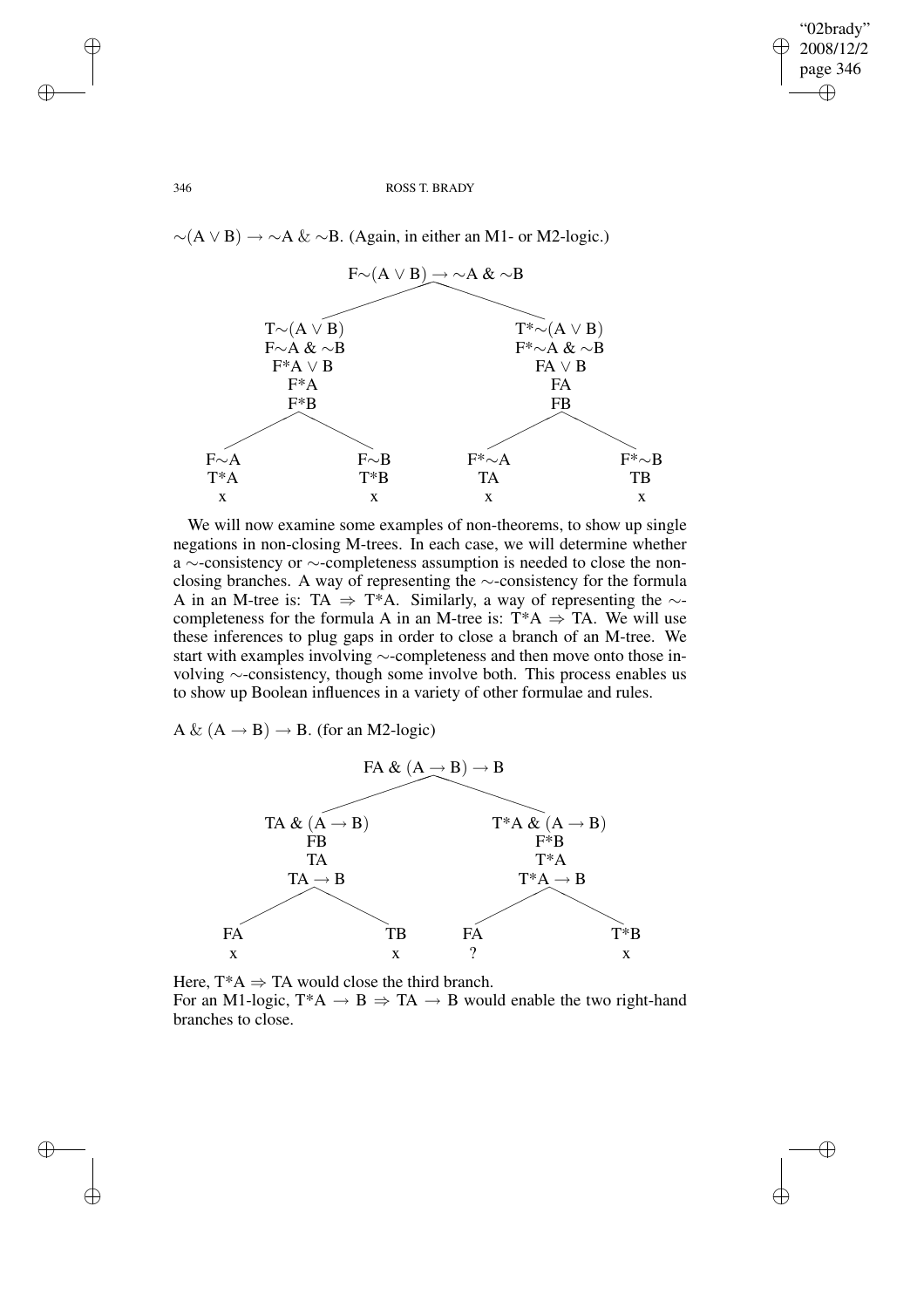$\bigoplus$ 

 $\bigoplus$ 

## NEGATION IN METACOMPLETE RELEVANT LOGICS 347

A  $\vee \sim A$ . (for M1- and M2-logics)

✐

 $\bigoplus$ 

✐

✐

$$
\begin{array}{c}\nFA \lor \sim A \\
FA \\
F \sim A \\
T^*A \\
? \\
\end{array}
$$

Here,  $T^*A \Rightarrow TA$  would close the branch.

 $A \rightarrow \sim A \rightarrow \sim A$ . (for an M2-logic)



Here,  $T^*A \Rightarrow TA$  would close the branch. For an M1-logic, T\*A  $\rightarrow \sim A \Rightarrow TA \rightarrow \sim A$  and TA  $\Rightarrow$  T\*A would also be needed to close the right-hand branches.

 $(A \rightarrow B \& \sim B) \rightarrow \sim A$ . (for an M2-logic)

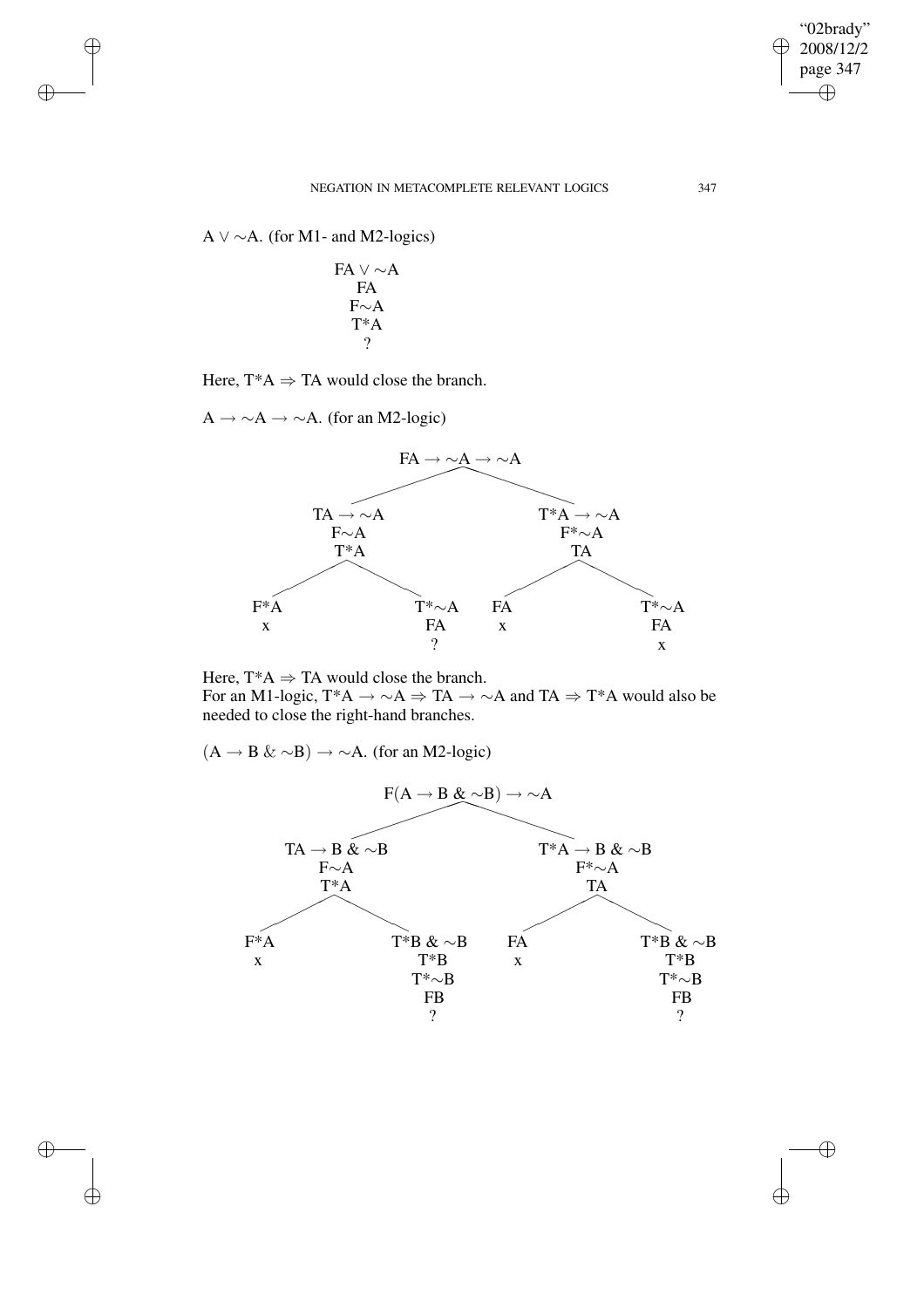$\bigoplus$ 

## 348 ROSS T. BRADY

Here,  $T^*B \Rightarrow TB$  would close the branches. For an M1-logic, T\*A  $\rightarrow$  B &  $\sim$ B  $\Rightarrow$  TA  $\rightarrow$  B &  $\sim$ B and then TB  $\Rightarrow$  T\*B would close the far right-hand branch.

 $∼A$ , A  $\lor B \Rightarrow B$ . (For M1- and M2-logics)



Here, TA  $\Rightarrow$  T\*A would close the branch.

 $\sim$ A → .A → B. (for an M2-logic)



Here,  $TA \Rightarrow T^*A$  would close the branch. For an M1-logic,  $F^*A \rightarrow B$  would close the right-hand branch sooner.

 $A \Rightarrow \sim(A \to \sim A)$ , in an M1-logic.

$$
\begin{array}{c}\n\text{TA} \\
\text{F} \sim (\text{A} \rightarrow \sim \text{A}) \\
\text{T}^* \text{A} \rightarrow \sim \text{A} \\
? \\
\end{array}
$$

Here, T\*A  $\rightarrow \sim A \Rightarrow TA \rightarrow \sim A$  and then TA  $\Rightarrow$  T\*A would close the branches.

✐

 $\bigoplus$ 

 $\oplus$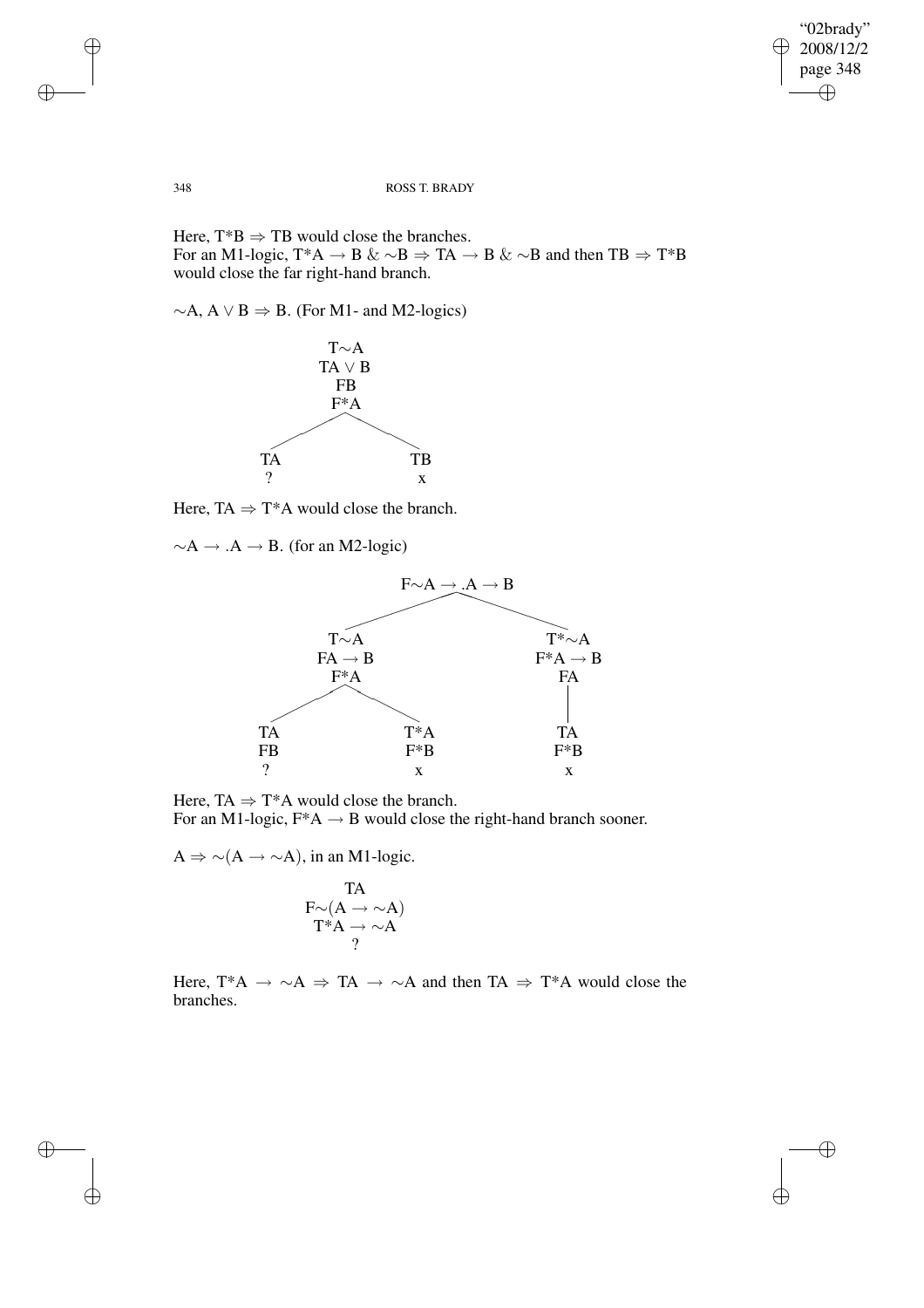"02brady"

✐

✐

A,  $\sim$ B  $\Rightarrow$   $\sim$  (A  $\rightarrow$  B), in an M1-logic.

✐

✐

✐

✐

TA  $T \sim B$  $F\mathord{\sim}(A \to B)$ F\*B  $T^*A \rightarrow B$ ?

Here,  $T^*A \rightarrow B \Rightarrow TA \rightarrow B$  and then  $TB \Rightarrow T^*B$  (or  $TA \Rightarrow T^*A$ ) would close the branches.

We would have to assume ∼-consistency or ∼-completeness or both to close the branches of these non-theorems. As can readily be seen, both these properties are single negation properties, thus indicating that each of these non-theorems are so as a result of one or two single negation properties. In the case of the last two rules, this presents a case for favouring M1-logics over M2-logics, as these key rules for M2-logics, which serve to differentiate the two types of logics, are seen to depend on two single negation properties. The problem with establishing negated entailments is that very often relevance reasons would apply, but these are not capturable as such within the sort of formal framework that we are using.

# 9. *The Four- and Three-Valued Matrix Models*

Once the  $\vdash A \rightarrow B'$  clause has been removed from the metavaluation conditions, they take the shape of inductive modelling conditions and, because four combinations can be generated from  $M(A)$  and  $M^*(A)$  being true or false, this should result in a 4-valued matrix logic. And, there should be slightly different matrices for the M1- and M2-logics, with the difference occurring in the →-matrix. In this section, we will introduce and explore these two matrix logics. We will also see that each of these reduces to a three-valued matrix logic when the metavaluations for sentential variables are taken into account. We include these matrices as a matter of interest, and indeed those obtained for M2-logics are already familiar.

First, we put the four combinations of M and M\* metavaluations together, with their matrix valuations, as follows:

t:  $M(A) = T$  and  $M^*(A) = T$ .

b:  $M(A) = T$  and  $M^*(A) = F$ .

n:  $M(A) = F$  and  $M^*(A) = T$ .

f:  $M(A) = F$  and  $M^*(A) = F$ .

Due to Lemmas 1 and 2, the matrix valuation v will satisfy the following:  $v(A) = t$  iff  $\vdash A$  and not- $\vdash \sim A$ ;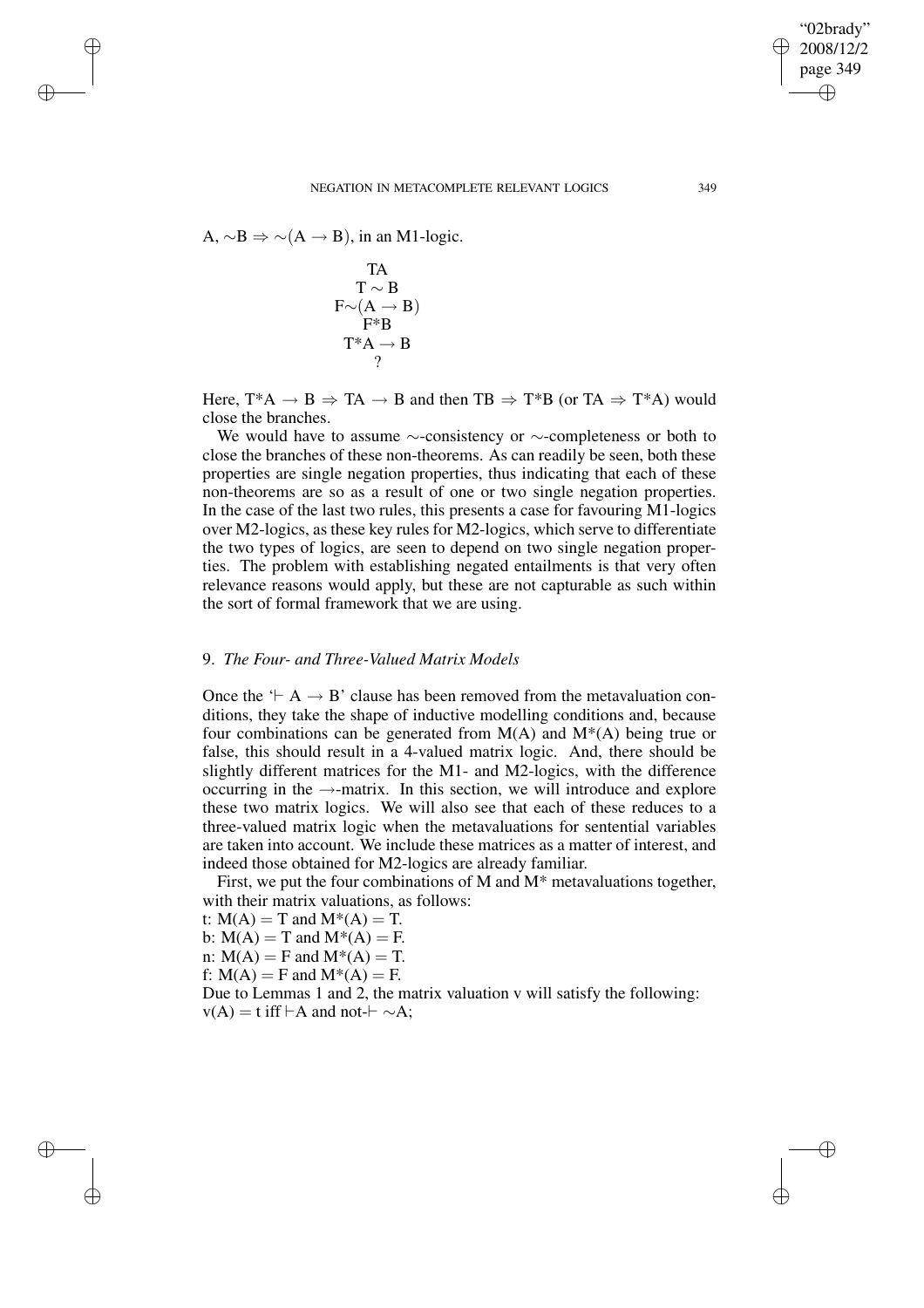"02brady" 2008/12/2 page 350 ✐ ✐

✐

✐

350 ROSS T. BRADY

 $v(A) = b$  iff  $\vdash A$  and  $\vdash \sim A$ ; v(A) = n iff not- $\vdash$ A and not- $\vdash \sim$ A;  $v(A) = f$  iff not- $\vdash A$  and  $\vdash \sim A$ .

As we can see, the t and f values represent the classical provability of A and ∼A, respectively, whilst the b and n values represent non-classical provability, the b standing for both provabilities and the n for neither.

We start by establishing the matrices for M2-logics, using the metavaluational conditions for M and M\* for the various connectives. We get the following matrices:

| $\sim$ & t b n f                                                                                                            |  |  |  | v t b n f |  |                                 |  | $\rightarrow$ t b n f               |  |  |
|-----------------------------------------------------------------------------------------------------------------------------|--|--|--|-----------|--|---------------------------------|--|-------------------------------------|--|--|
| $t$ $\overline{f}$ $\overline{t}$ $\overline{t}$ $\overline{t}$ $\overline{t}$ $\overline{b}$ $\overline{n}$ $\overline{f}$ |  |  |  | tt tt t   |  |                                 |  | $t$ t f n f                         |  |  |
| $b \mid b$ $b \mid b$ $b$ f f                                                                                               |  |  |  |           |  | $b$ t b t b                     |  | $b$ t $b$ n f                       |  |  |
| $n \mid n$ $n \mid n$ f n f                                                                                                 |  |  |  |           |  | $n \mid t \mid t \mid n \mid n$ |  | $n \mid t \mid n \mid t \mid n$     |  |  |
| $f \mid t \quad f \mid f \quad f \quad f \quad f$                                                                           |  |  |  |           |  | $f \mid t \mid b \mid n \mid f$ |  | $f \vert t \vert t \vert t \vert t$ |  |  |

The designated values are t and b, i.e. where  $M(A) = T$ , and validity is defined as usual in terms of these. The matrices can be recognized as those for the logic BN4, introduced and axiomatized in Brady [1982], pp. 10,21–3. As can be seen from the proof of Theorem 2, which follows that of Theorem 1, the M2-logic RW, and thus all weaker logics, are valid in the matrix logic BN4. One can also check the axioms and rules against the matrices. However, BN4 itself is not metacomplete since it contains disjunctive axioms such as A  $\vee \sim B \vee (A \rightarrow B)$ . Recall that we checked the axioms and rules of RW to see that  $\vdash A \rightarrow B'$  could be removed from the metavaluation condition for  $M(A \rightarrow B)$ , but it cannot be removed when evaluating A  $\vee \sim$ B  $\vee$  (A  $\rightarrow$  B). There may be stronger logics than RW which are M2-metacomplete, but we would have to check whether  $\vdash A \rightarrow B'$  can be removed, and in such a case the logic would be contained in BN4.

We can take this further. In all of this modelling, we have not used the metavaluations for the sentential variables p:  $M(p) = F$  and  $M^*(p) = T$ , which is the matrix value n above. This amounts to the common assignment of all sentential variables to n. When we do this, we can see that the value t is obtainable from p  $\rightarrow$  q and f is obtainable from  $\sim$ (p  $\rightarrow$  q), but the value b cannot be reached as one needs the value b to start with. So, we can replace the 4-valued matrices by 3-valued ones without the 'b', to obtain the following:

|            | $\sim$   &   t n f                                       |  |  |         | $v \mid t$ n f           |  | $\rightarrow$ t n f      |                          |  |
|------------|----------------------------------------------------------|--|--|---------|--------------------------|--|--------------------------|--------------------------|--|
|            | $t$ f t t n f                                            |  |  | t t t t |                          |  | $t$ $t$ $n$ $f$          |                          |  |
| $n \mid n$ | $\begin{array}{c cc} n & n & f \\ f & f & f \end{array}$ |  |  |         | $n \mid t \mid n \mid n$ |  | $n \mid t \mid t \mid n$ |                          |  |
| $f \mid t$ |                                                          |  |  |         | $f$ t n f                |  |                          | $f \mid t \mid t \mid t$ |  |

t is the only remaining designated value. Clearly then, the matrix logic is the Lukasiewicz 3-valued logic, L3, which is stronger than BN4, as any formula

✐

✐

✐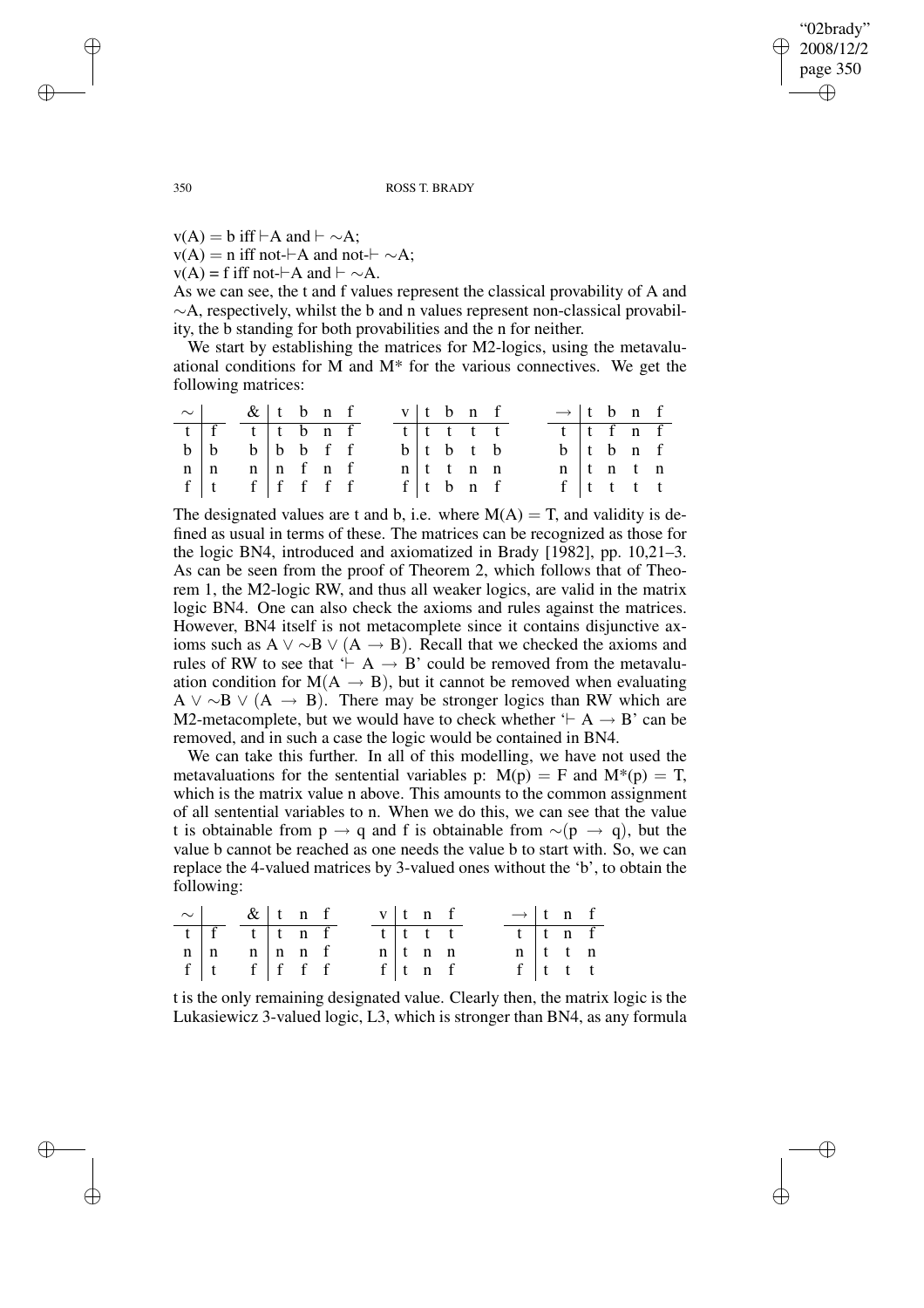invalid in L3 can also be made invalid in BN4 using the same assignment of values.

For M1-logics, we obtain the following matrices:

✐

✐

✐

✐

| $\sim$ & t b n f                                                                              |  |  |  |  | $v \mid t \mid b \mid n \mid f$ |  | $\rightarrow$ t b n f           |  |  |
|-----------------------------------------------------------------------------------------------|--|--|--|--|---------------------------------|--|---------------------------------|--|--|
| $t$ $\overline{f}$ $\overline{t}$ $\overline{t}$ $\overline{b}$ $\overline{n}$ $\overline{f}$ |  |  |  |  | $\overline{t}$ t t t t          |  | $t$ $t$ $n$ $n$ $n$             |  |  |
| $b \mid b$ $b \mid b$ $b$ if                                                                  |  |  |  |  | $b$ t b t b                     |  | $b$ ttnn                        |  |  |
| $n \mid n$ $n \mid n$ f n f                                                                   |  |  |  |  | $n$ t t n n                     |  | $n \mid t \mid n \mid t \mid n$ |  |  |
| $f \mid t \quad f \mid f \quad f \quad f \quad f$                                             |  |  |  |  | $f \vert t$ b n f               |  | $f$ tttt                        |  |  |

As above, the designated values are t and b, with validity defined as usual. We will call the matrix logic BN4-1, as it models the M1-logics in a similar manner to the modelling of M2-logics by BN4. Indeed, as for M2-logics and BN4, the M1-logics TJ, and thus all weaker logics, are valid in the matrix logic BN4-1, by using the proof of Theorem 1.

Note that the  $\rightarrow$ -matrix of BN4-1 has designated values in the same places as for BN4, but of course the values differ. Further, the Smiley matrices in [ENT1], pp. 161–2, differ from those of BN4-1 only in that the occurrences of 'n' in the  $\rightarrow$ -matrix of BN4-1 are replaced by 'f' in Smiley's matrices and designation is removed from b. The upshot of this is that Smiley's matrices, BN4 and BN4-1 are all characteristic for the first-degree entailment fragment Efde of E and indeed of all logics listed in section 6.

Since  $\rightarrow$  (t, f) is assigned the non-classical value n, an interesting question arises as to whether there are any formulae that are valid in BN4-1, but are not valid in classical logic. It can easily be seen that  $∼(A → B) → .C → D$ is such a formula. To see this, note that  $\sim(A \rightarrow B)$  takes f or n only and  $C \rightarrow D$  takes t or n only.

As for the M2-logics, these matrices reduce to a 3-valued logic without the value 'b' in the same manner. These differ from L3 only in the assignment  $\rightarrow$  (t, f).

# 10. *Concluding Remarks*

We first note that the propagation of single negations can occur through an  $\rightarrow$ -theorem. If A  $\rightarrow$  B is a theorem and A has a single negation, so must B. To see this, the tree rule for  $FA \rightarrow B$  yields TA and FB, as well as T<sup>\*</sup>A and F\*B. Since A has a single negation, this must be cancelled out by a single negation in B, through the use of a common variable, which relevant logics have. The same must apply to a rule  $A \Rightarrow B$ , whose tree starts with TA and FB. It follows that single negation needs to be established outside of the logic, as the logic only propagates negation, once it is already obtained.

Indeed, by all the above argument, we conclude that negation is at base a non-logical concept, which through its interaction with the connectives and

"02brady" 2008/12/2 page 351

✐

✐

✐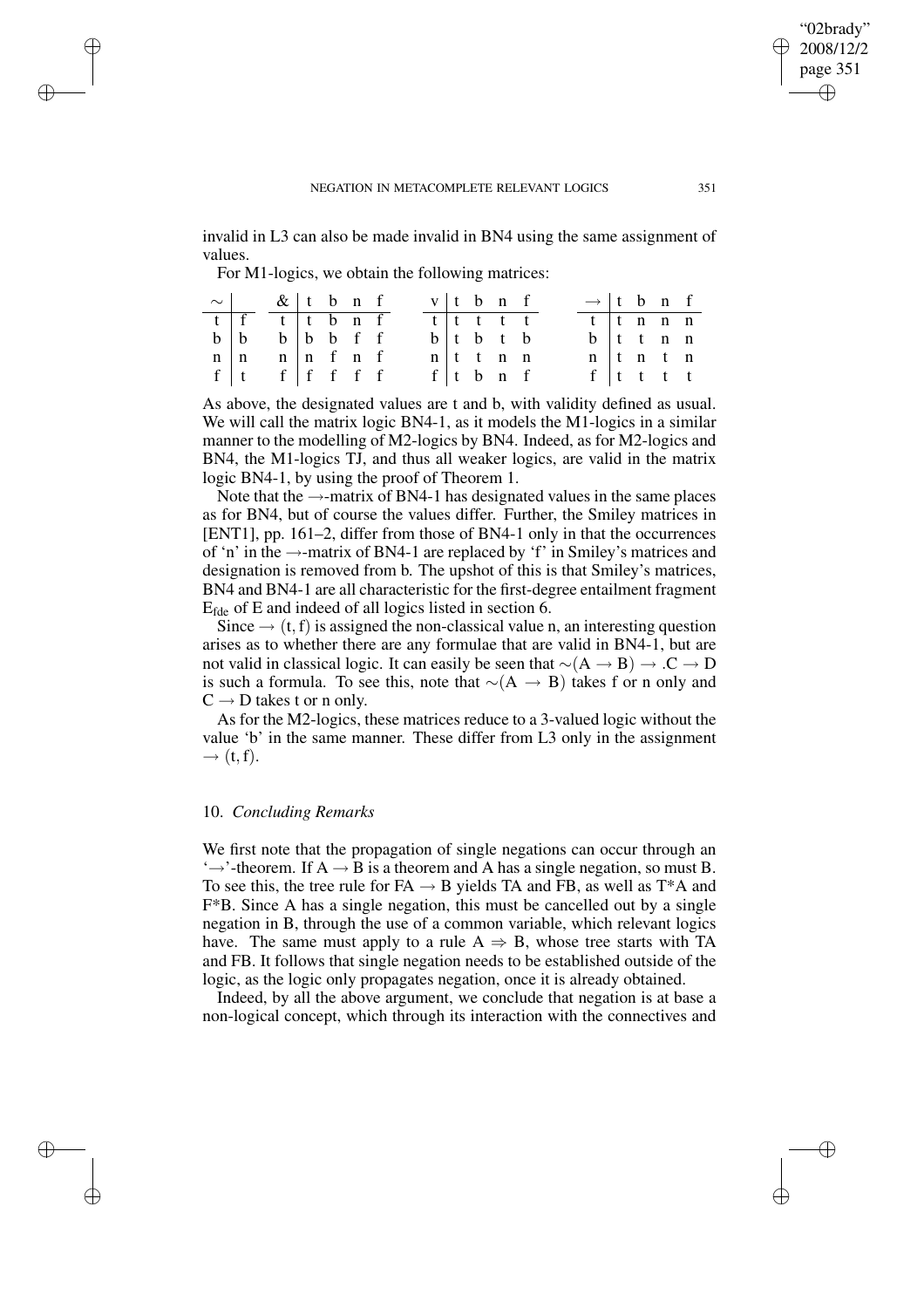"02brady" 2008/12/2 page 352 ✐ ✐

✐

✐

## 352 ROSS T. BRADY

quantifiers becomes a logical concept in part, through a doubling up of negation. That is, the concept of negation is bifurcated between the intensional concept, as introduced for the content semantics in [UL], and the classical extensional concept, formally captured by the LEM and the DS. It is this split personality that makes negation an especially difficult concept to pin down and enables its over- and under-determination, despite having an intensional concept in part. Classical negation, within the simplicity of classical logic, is an attempt at being a fully logical concept, but it turns out to be quite limited in its scope, as can be seen in [4BLI] and [WWCDA].

However, I believe we can go further. Since De Morgan negation is the intensional negation, which is at base four-valued, concepts need to be both positively and negatively characterised by the axiomatization. Unlike for classical logic, where the negative is automatically determined from the positive with help from the LEM and the DS, just like a default setting, the negative here needs to be independently built up in parallel with the positive, to give negativity a chance to develop. The negative characterisation is dependent on the concept(s) involved as the definition of the scope of the negation can differ from concept to concept. As part of this process, classical negation is appropriate for the large part of the physical world, which in turn relies on the material exclusion of space-time with the negativity of not being in two places at the same time and being somewhere or other. Other concepts, which could be fictional or infinite, could have different negations, depending on how the concepts are introduced. This especially applies to concepts introduced prescriptively like laws and theoretical concepts, to concepts with great generality like sets, and to incompletely specified concepts like vague concepts. Consider infinite sets, with both recursive and non-recursive properties, primarily relying on intension, expressed using entailment, and definition, expressed using co-entailment. The negative membership of such a set could be determined using non-membership of a recursive superset. Further, as pointed out in [4BLI], classical negation could be justified for fictional settings through the use of one-one mappings from the physical world. Also, as used in [WWCDA], the Peano axioms of arithmetic contain not only the usual negative axiom,  $\sim 0 = n'$ , but also the rule,  $\sim m = n \Rightarrow \sim m' = n'$ , which complements the positive rule,  $m' = n' \Rightarrow m = n.$ 

Thus, once we consider negativity for the various concepts, it can bring the Boolean and De Morgan negations into greater perspective. The De Morgan negation always holds as a frame into which can be slotted single negations that apply for particular concepts. Boolean negation is such a negation which is appropriate for a range of concepts and situations, whilst other concepts will require a single negation more specific to them. So, it seems that

✐

✐

✐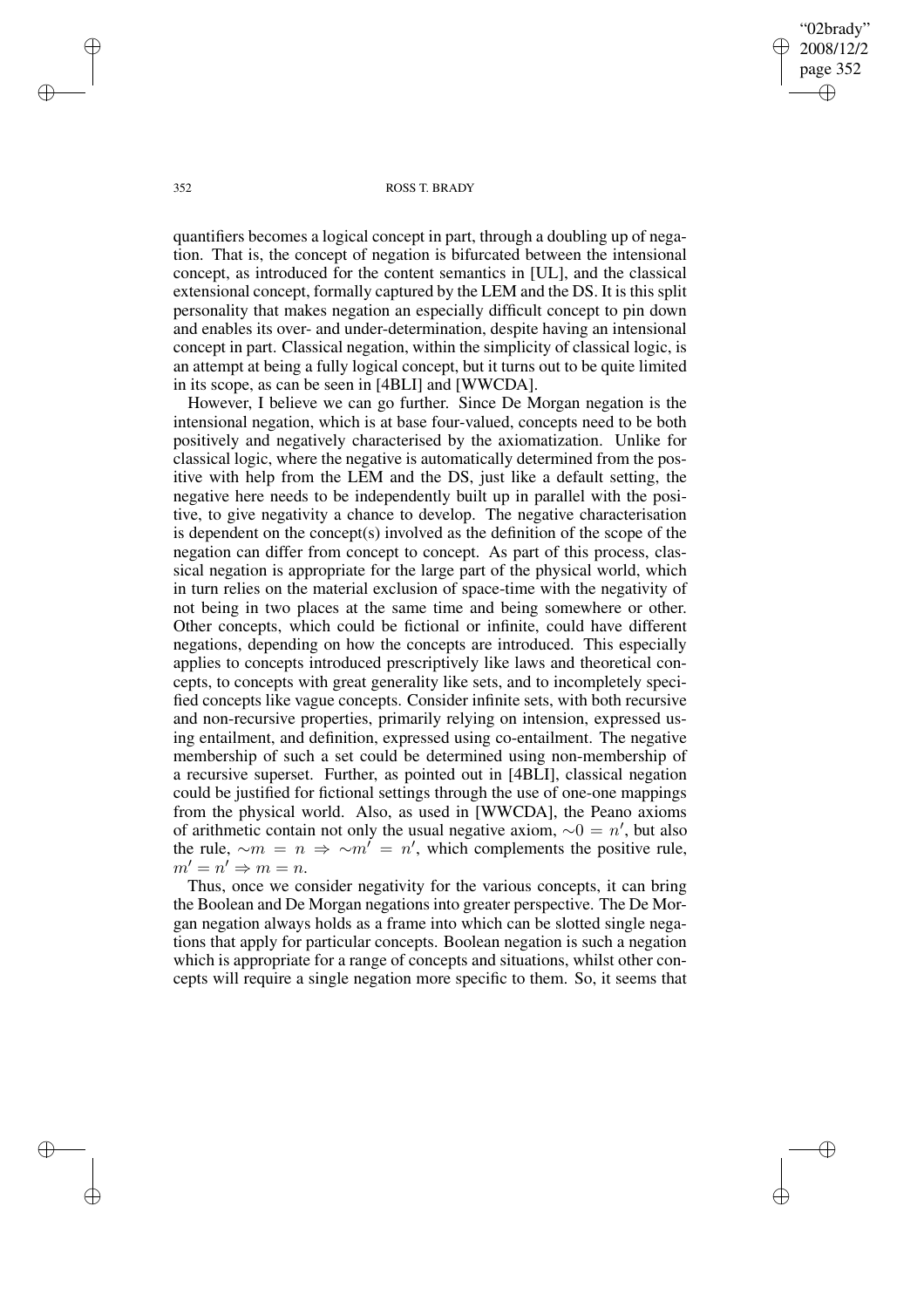Boolean negation is just one of a number of single negation concepts with its own range of applicability.

> Philosophy Program, La Trobe University, Victoria, 3086, AUSTRALIA. E-mail: Ross.Brady@latrobe.edu.au

# **REFERENCES**

## A.R. ANDERSON and N.D. BELNAP Jr.

[1975]: *Entailment, The Logic of Relevance and Necessity*, Princeton U.P., Vol. 1. [ENT1]

## R.T. BRADY

✐

✐

✐

✐

- [1982]: "Completeness Proofs for the Systems RM3 and BN4", *Logique et Analyse*, pp. 9–32.
- [1984]: "Natural Deduction Systems for some Quantified Relevant Logics", *Logique et Analyse*, Vol. 27, pp. 355–377.
- [1996]: "Relevant Implication and the Case for a Weaker Logic", *Journal of Philosophical Logic*, Vol. 25, pp. 151–183.

[2006]: *Universal Logic*, CSLI Publs, Stanford. [UL]

[2007]: "Entailment Logic – A Blueprint", in J-Y. Beziau, W. Carnielli and D. Gabbay (eds.) *Handbook of Paraconsistency*, College Publications, King's College, London, pp. 127–151.

R.T. BRADY and P. RUSH

- [200x]: "Four Basic Logical Issues", *Review of Symbolic Logic*, forthcoming. [4BLI]
- [2008]: "What's Wrong with Cantor's Diagonal Argument?", *Logique et Analyse*, Vol. 51, pp. 185–219. [WWCDA]

# R.T. BRADY and R. ROUTLEY

[1989]: "The Non-Triviality of Extensional Dialectical Set Theory", in G. Priest, R. Routley and J. Norman (eds), *Paraconsistent Logic, Essays on the Inconsistent*, Philosophia Verlag, Munich, pp. 415–436.

M. CLARK

[2002]: *Paradoxes from A to Z*, Routledge, London.

"02brady" 2008/12/2 page 353

✐

✐

✐